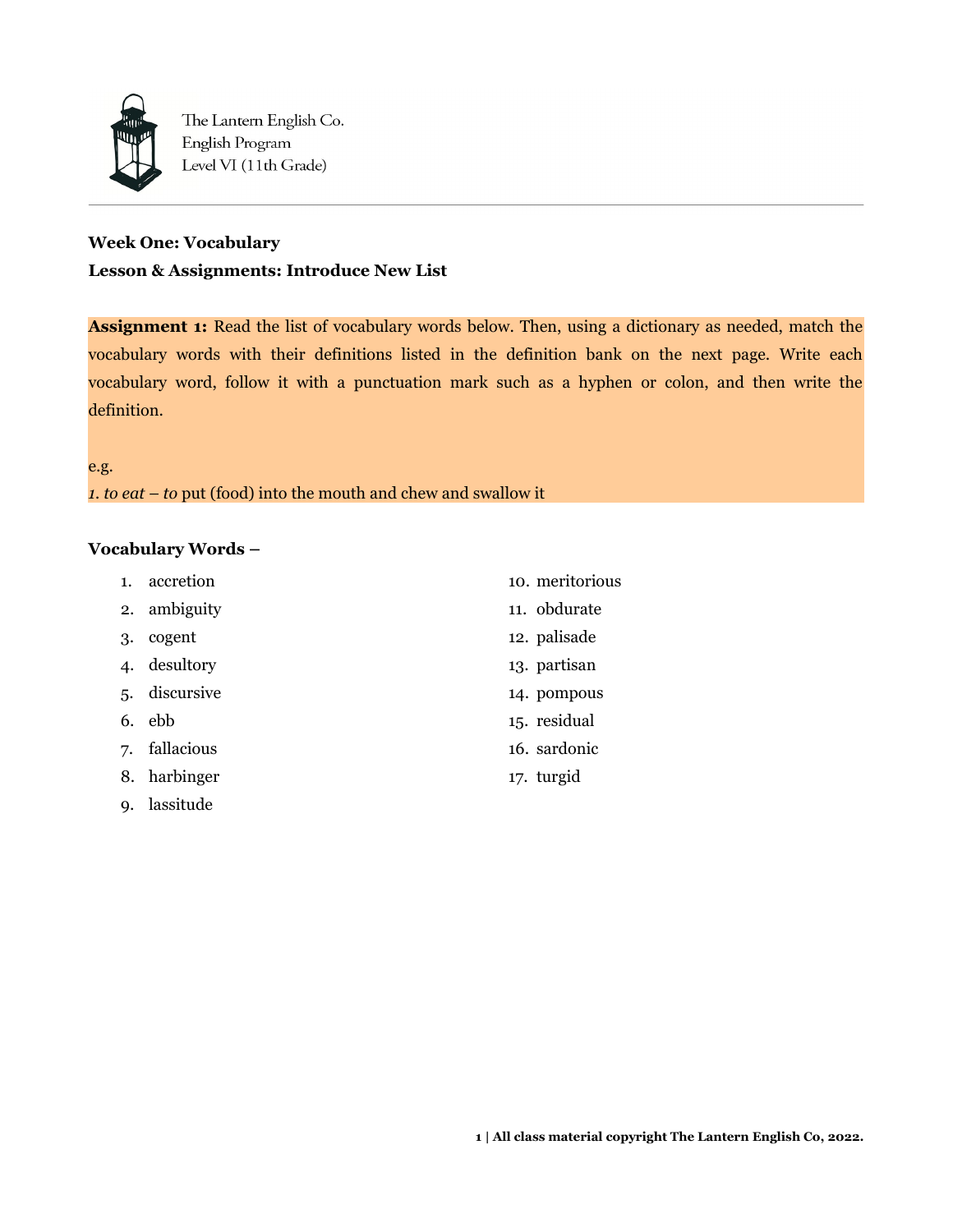| <b>Definition Bank</b>                                 |                                                     |  |  |
|--------------------------------------------------------|-----------------------------------------------------|--|--|
| a fence of wooden stakes or iron railings fixed in the | remaining after the greater part or quantity has    |  |  |
| ground, forming an enclosure or defense                | gone                                                |  |  |
| deserving reward or praise                             | prejudiced in favor of a particular cause           |  |  |
| the process of growth or increase, typically by the    | a person or thing that announces or signals the     |  |  |
| gradual accumulation of additional layers or matter    | approach of another                                 |  |  |
| (of an argument or case) clear, logical, and           | stubbornly refusing to change one's opinion or      |  |  |
| convincing                                             | course of action                                    |  |  |
| based on a mistaken belief                             | digressing from subject to subject                  |  |  |
| to move away from the land, to recede; to gradually    | the quality of being open to more than one          |  |  |
| llessen or reduce                                      | interpretation; inexactness                         |  |  |
| a state of physical or mental weariness; lack of       | affectedly and irritatingly grand, solemn, or self- |  |  |
| energy                                                 | important                                           |  |  |
| swollen and distended or congested; or pompous or      | lacking a plan, purpose, or enthusiasm; unfocused;  |  |  |
| bombastic language/style                               | occurring randomly or occasionally                  |  |  |
| grimly mocking or cynical                              |                                                     |  |  |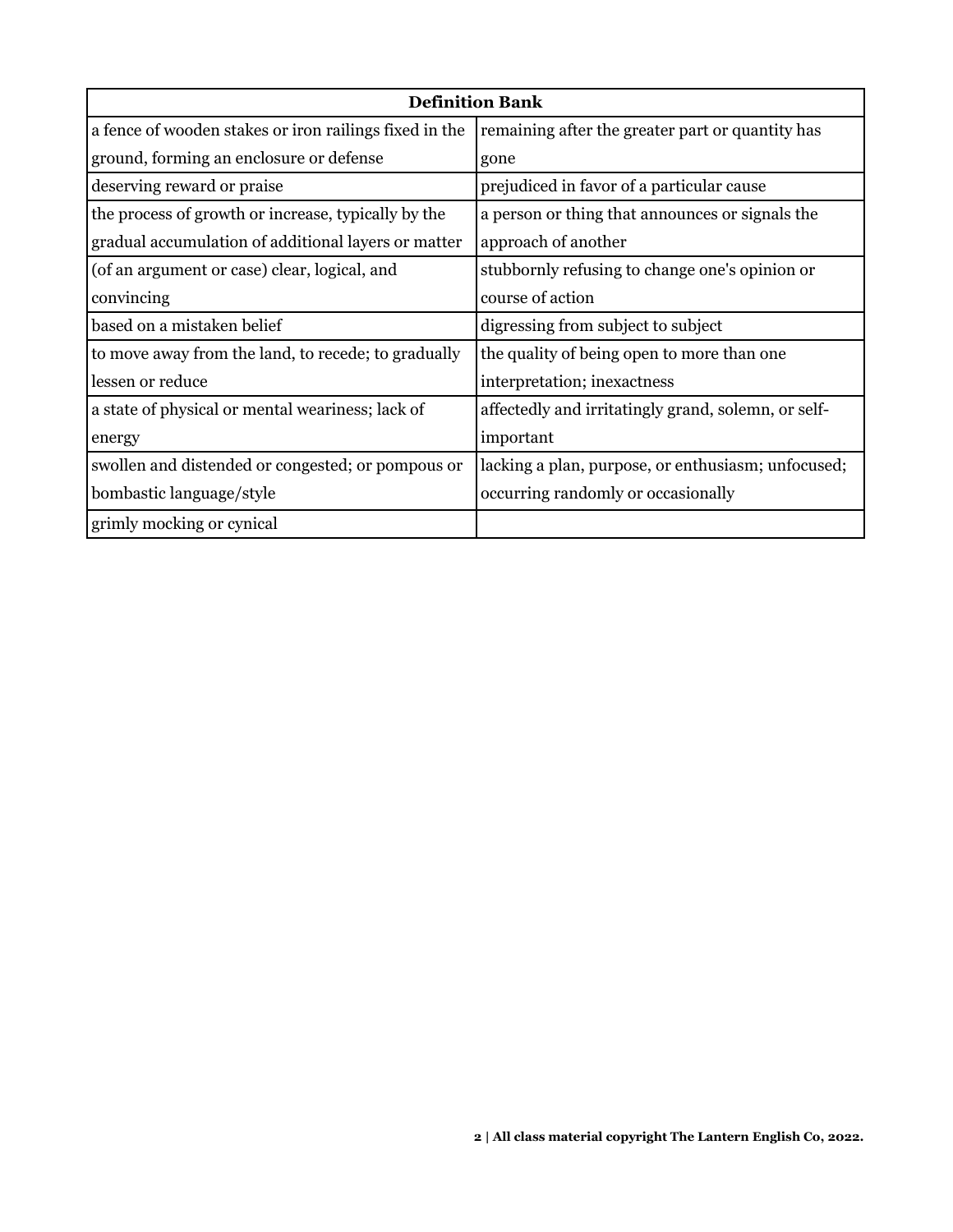

The Lantern English Co. English Program Level VI (11th Grade)

# **Week One: Grammar Lesson & Assignments: Nouns & Pronouns**

Your grammar material at this level, especially the early lessons, will focus much on review. By now, we expect that you have already had exposure to grammar lessons and have a solid understanding of the basic parts of speech. If you need further clarity on anything presented in the lessons, please contact your instructor for review material.

## **REVIEW –**

Our English language has *eight* parts of speech. Here are the names and some examples of each:

| Noun         | Names a person, place, thing, or   | Examples: mom, Mr. Grape,           |
|--------------|------------------------------------|-------------------------------------|
|              | idea                               | Seattle, NYC, apple, guitar,        |
|              |                                    | happiness, joy                      |
| Pronoun      | Replaces a noun                    | Examples: he, she, it, I, you, some |
| Verb         | States an action, helps another    | Examples: be, have, do, like, work, |
|              | verb, or links another word to the | sing, can, must                     |
|              | subject                            |                                     |
| Adjective    | Describes a noun                   | Examples: $a/an$ , the, sixty-nine  |
|              |                                    | (69), blue, some, good, big, red,   |
|              |                                    | interesting                         |
| Adverb       | Describes an adjective, verb, or   | Examples: quickly, silently, well,  |
|              | another adverb                     | badly, very, really                 |
| Conjunction  | Joins clauses or sentences or      | Examples: and, but, when            |
|              | words                              |                                     |
| Preposition  | Links a noun to another word       | Examples: under, above, over, in,   |
|              |                                    | on, after, to, at                   |
| Interjection | Short exclamation, sometimes       | Examples: My! Oh! Ouch! Hi!         |
|              | inserted into a sentence           |                                     |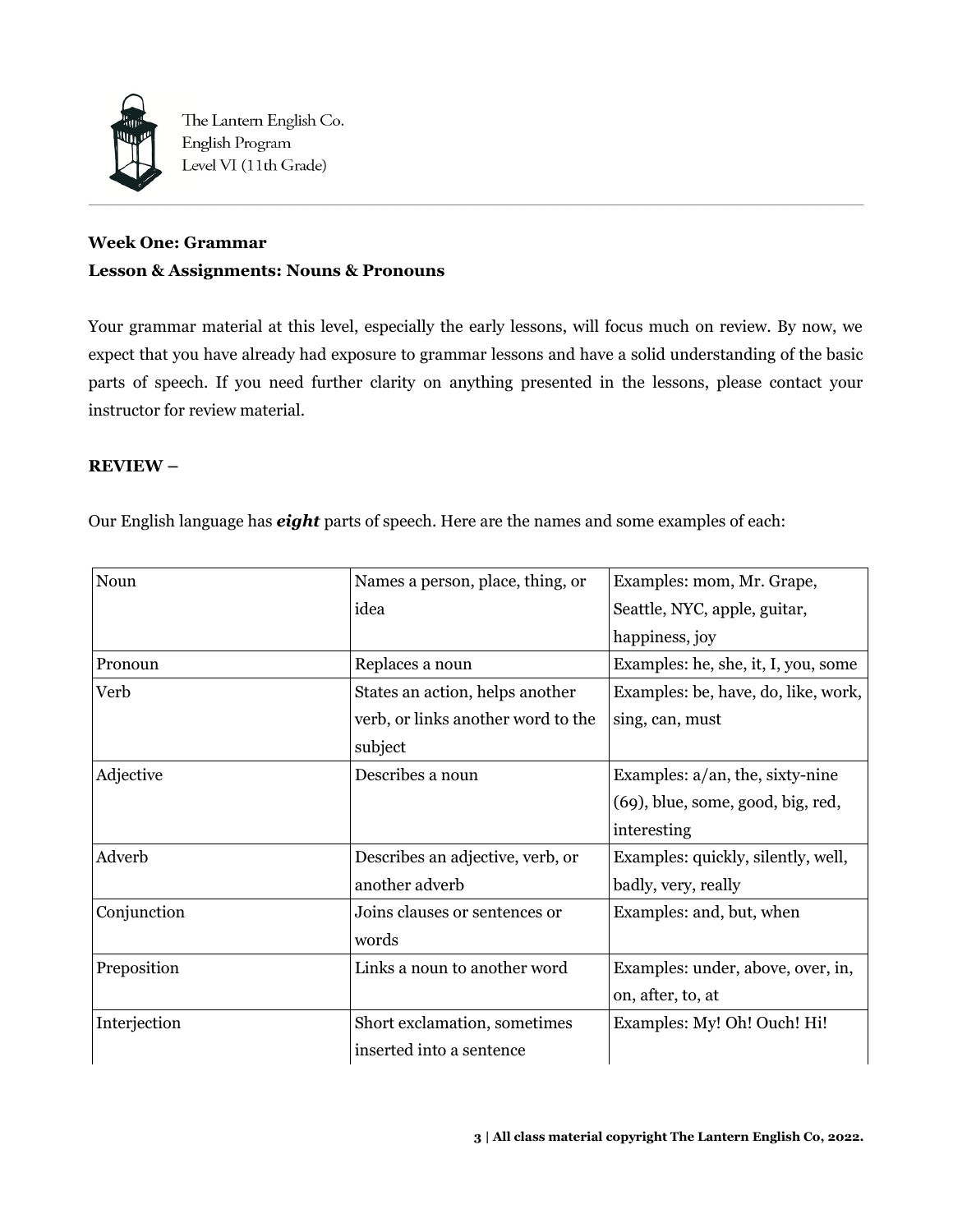#### **THE NOUN –**

A *noun names a person, place, thing, or idea.* We can separate nouns into two main groups: **concrete nouns** and **abstract nouns**.

*Concrete nouns are nouns that we can touch with our hands, see with our eyes, smell with our nose, hear with our ears, or taste with our tongue.* In other words, we use one or more of our five senses to experience the concrete noun. Concrete nouns name people, places, and things.

# *The other type of noun is an abstract noun. This is a noun that we cannot see, hear, feel, touch, or taste.*

*Happiness* is an example of this. We cannot see, hear, smell, touch, or taste happiness. It is an idea or a concept. You cannot say what color happiness is or what it tastes like. If you tried to touch happiness, you would have a very hard time doing so because there is nothing to touch. Does happiness have a smell? No. *Happiness* is an abstract noun. *Freedom* and *liberty* are two other examples of abstract nouns. Abstract nouns do not have color, sound, taste, etc. Abstract nouns name ideas.

We can also categorize nouns in another way: **common nouns and proper nouns.**

#### **COMMON NOUNS –**

| Person |           | Place |           | Thing |          | Idea      |           |
|--------|-----------|-------|-----------|-------|----------|-----------|-----------|
| ٠      | mother    | ٠     | home      | ٠     | cup      | $\bullet$ | love      |
| ٠      | brother   | ٠     | store     | ٠     | bananas  | $\bullet$ | hope      |
| ٠      | clerk     | ٠     | street    | ٠     | table    | $\bullet$ | happiness |
| ٠      | policeman | ٠     | bedroom   | ٠     | book     | ٠         | fear      |
| ٠      | athlete   | ٠     | warehouse | ٠     | computer | ٠         | anger     |

**Notice that the nouns in the table above do not start with a capital letter. That is because they are not naming a specific person, place, thing, or idea.** *We call these types of nouns common nouns or improper nouns.* **We use common nouns when we are not referring to someone, someplace, or something by a specific name.**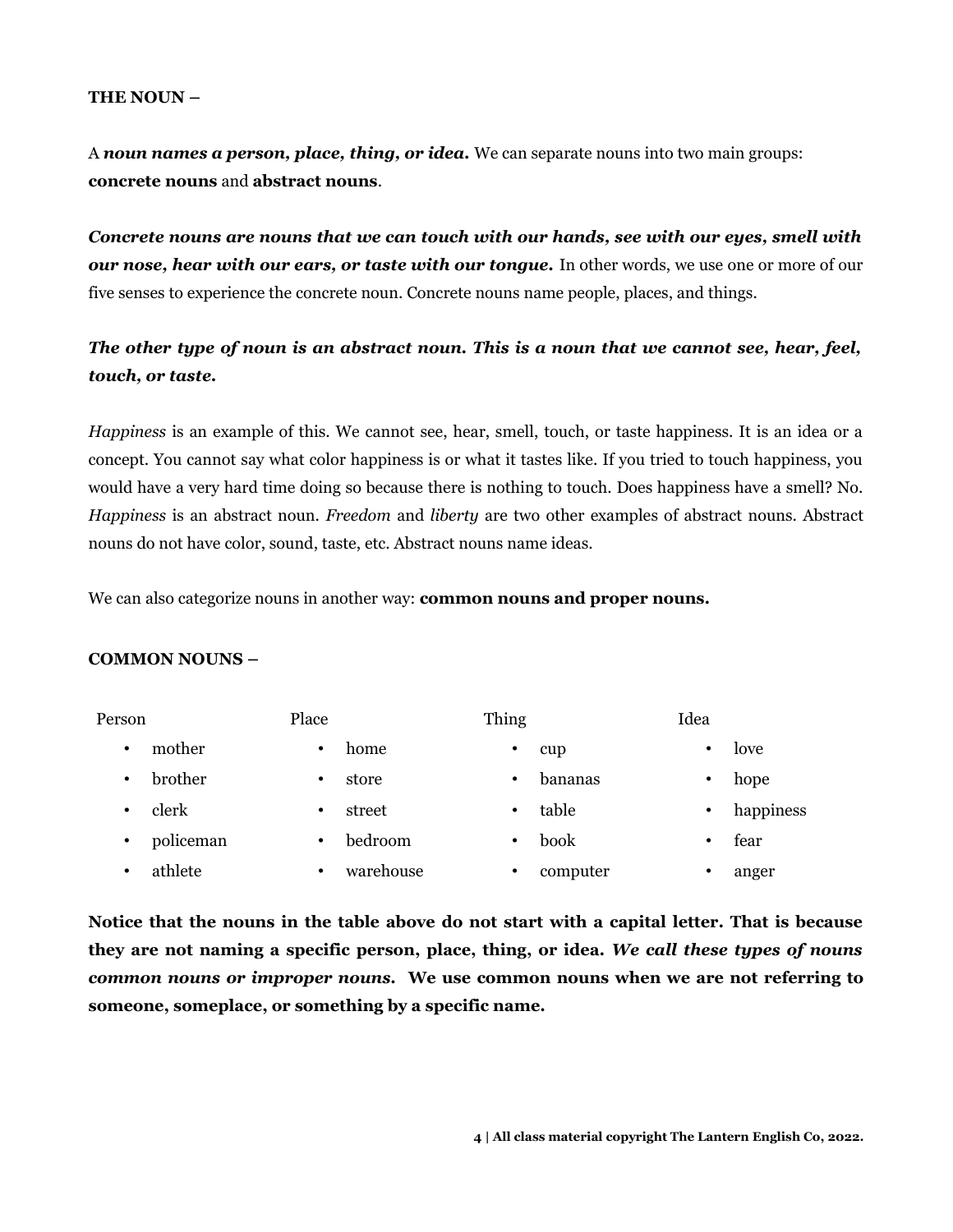#### **Assignment 1A:** Write five common nouns for each:

| Person | Place | Thing | Ideas |
|--------|-------|-------|-------|
|        |       |       |       |
| 1.     | T.    | ı.    | 1.    |
| 2.     | 2.    | 2.    | 2.    |
| 3.     | 3.    | 3.    | 3.    |
| 4.     | 4.    | 4.    | 4.    |
| 5.     | 5.    | 5.    | 5.    |

Assignment 1B: Underline the common nouns in the following sentences. (All of the sentences contain more than one.)

- 1. The mug broke when Ellie dropped it on the floor.
- 2. Your dog needs to learn how to fetch a ball.
- 3. The kids watched the truck out the window.
- 4. This machine needs a new filter.
- 5. How many shirts should the coach order?
- 6. Dad will go to the store later and speak to the manager.
- 7. The bakery sent us six cupcakes and ten cookies.
- 8. Grandpa used the chainsaw to cut down a small tree in the backyard.

Place

- 9. What is the report regarding the incoming storm?
- 10. I need to replace the batteries in the camera before the party.

#### **PROPER NOUNS –**

#### Person

• Mom

- Highland Park
- Thing

• Aunt Susan

- Walgreens
- Grandpa Chuck
- President Anderson
	- France
- Empire Apples
- Bible
- Android
- Nile River

Note that all of the nouns in this table begin with a capital letter. These nouns are naming a specific person, place, or thing (note that ideas – abstract nouns – can never be made proper.) *We call these types of nouns specific or proper nouns.* **We use proper nouns when we are referring to something by a specific name.**

• King's Dominion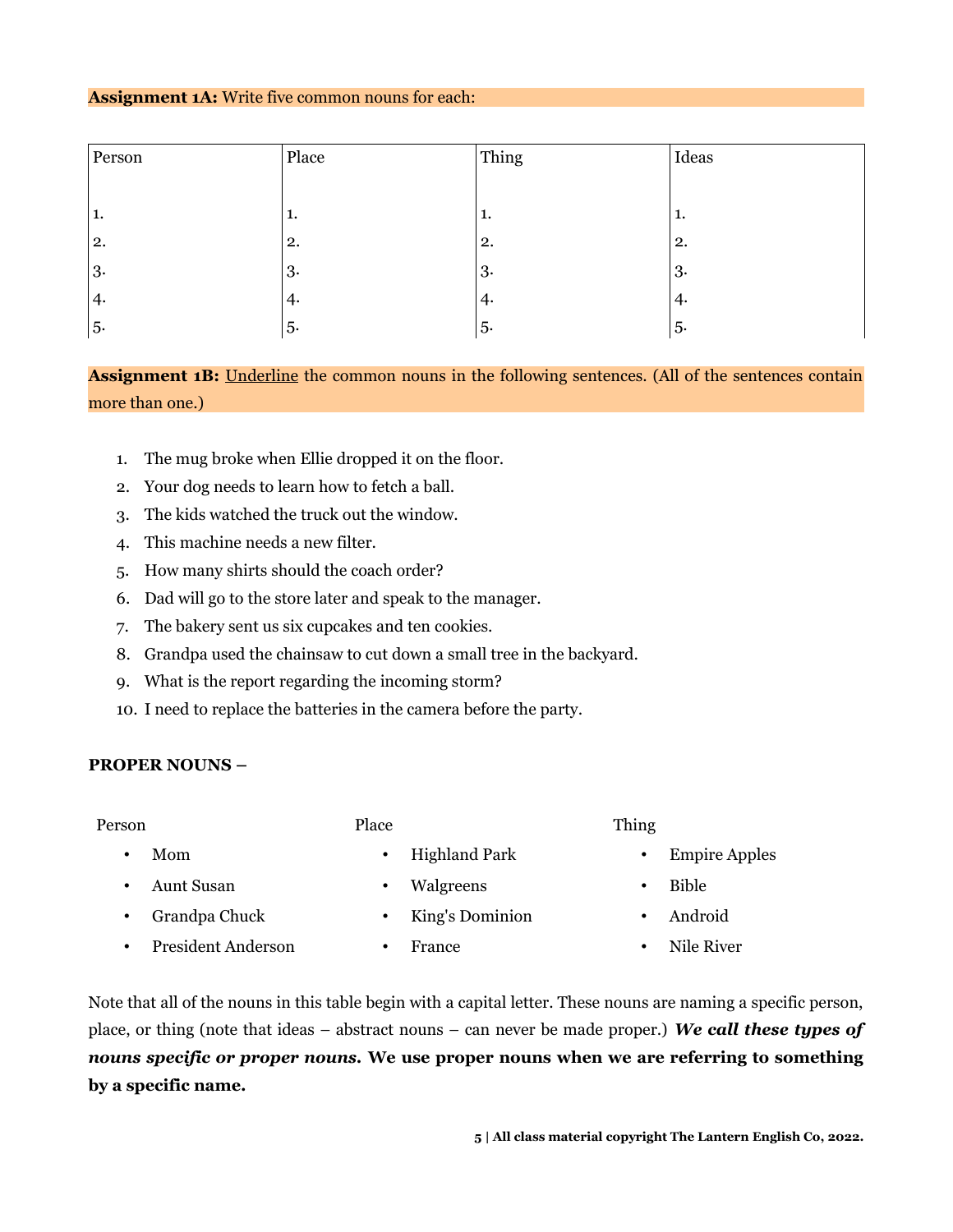The following categories are always proper nouns.

# **1. Names of people and pets:**

| Mrs. Edwards                                                     | David                       | Snoopy        | Garfield                   |         |
|------------------------------------------------------------------|-----------------------------|---------------|----------------------------|---------|
| 2. Names of places and buildings:                                |                             |               |                            |         |
| Madrid, Spain                                                    | Main Street                 |               | <b>Washington Monument</b> |         |
| Lake Ontario                                                     | Alaska                      | Pacific Ocean |                            |         |
| 3. Names of books, movies, newspapers, and magazines:            |                             |               |                            |         |
| Charlotte's Web<br>Highlights                                    | Toy Story<br>Monsters, Inc. |               | The Orlando Times          |         |
| 4. Names of holidays, days of the week, and months:              |                             |               |                            |         |
| Christmas                                                        | Sunday                      | April         |                            |         |
| Memorial Day                                                     | Thanksgiving                | Friday        |                            |         |
| 5. Names of languages:                                           |                             |               |                            |         |
| Spanish                                                          | English                     | French        |                            | Italian |
| 6. Names of companies and brand names:                           |                             |               |                            |         |
| Google                                                           | Pepsi                       | Nike          |                            | Apple   |
| 7. Titles of people when used in front of their names:           |                             |               |                            |         |
| President Lincoln                                                | King George                 |               | Captain Hook               |         |
| <b>Judge Peterson</b>                                            | Prince William              |               | Doctor McNeish             |         |
| But do not capitalize these titles when used alone. For example: |                             |               |                            |         |
| "My uncle is a judge for the county."                            |                             |               |                            |         |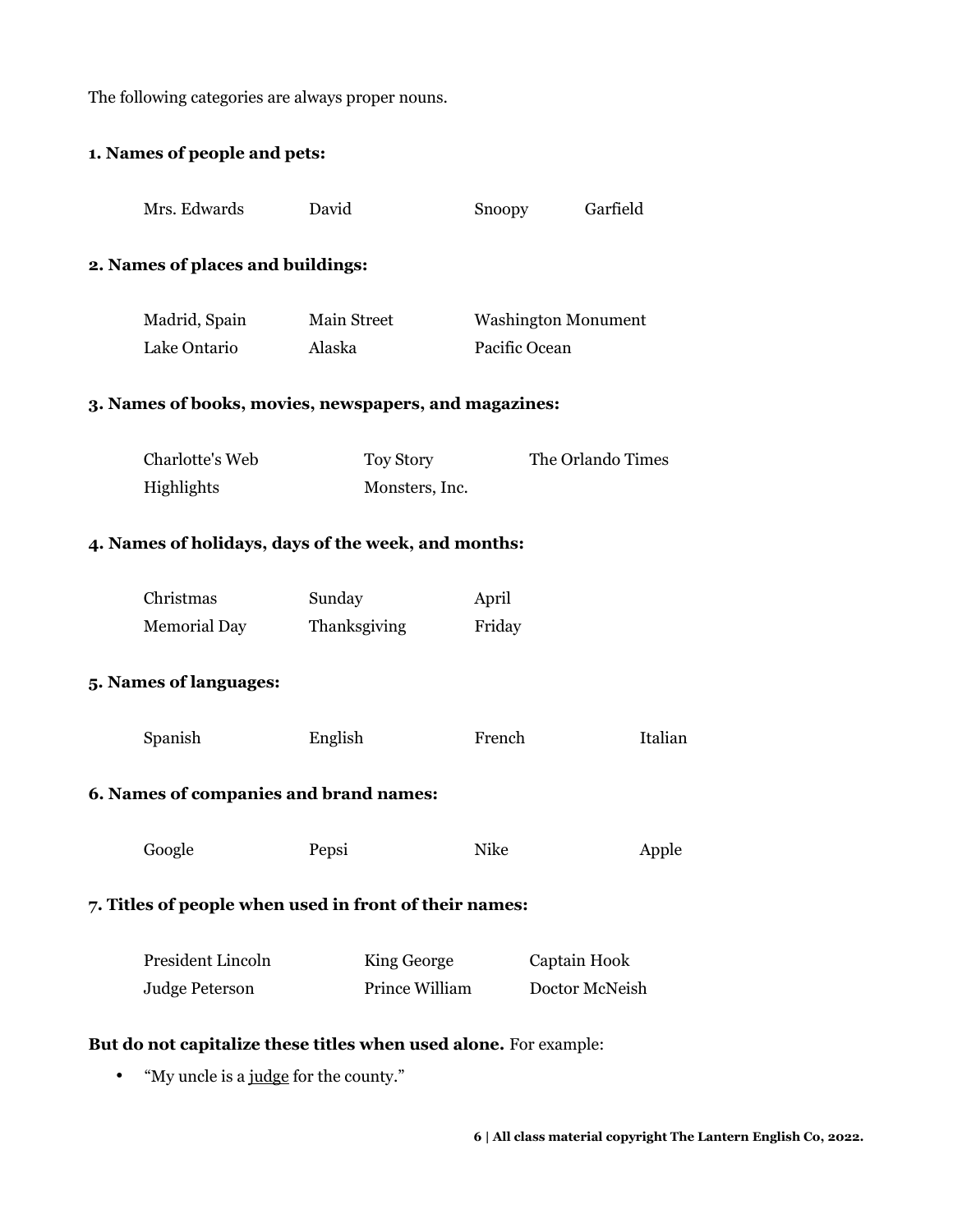• "The doctor returned my phone call."

## **8. Names of religions:**

Baptist Protestant Jewish Catholic

## **SOME CONFUSING NOUNS –**

Two groups of nouns that can be confusing when it comes to capitalizing them are the seasons (spring, summer, fall, and winter) and directions (north, south, east, west).

- The general rule for seasons is that you do not capitalize them unless they start a sentence or are part of the name of an event such as the "Winter Olympics."
- The rule for directions is also easy. If you are referring to a specific part or location of the country (such as *the South*, *the Northwest*, *the East*), then you should capitalize the noun. But, if you are just referring to a general direction, then do not capitalize the noun (such as *north of town*, *southeast of my house, go west on Woolridge Rd.*).

#### **Assignment 1C:** Write five proper nouns for each. Remember to capitalize each proper noun:

| Person | Place | Thing |
|--------|-------|-------|
|        |       |       |
| 1.     | 1.    | T.    |
| 2.     | 2.    | 2.    |
| 3.     | 3.    | 3.    |
| 4.     | 4.    | 4.    |
| 5.     | 5.    | 5.    |

#### **MAKING NOUNS PLURAL –**

Making nouns plural is something you should already be familiar with as a growing writer. Most of the time, it is something you learn just by speaking. You know to turn *eyelash* into *eyelashes* or *chair* into *chairs.* You know that there are various plural forms such as *tomato* turned into *tomatoes* or *sheep* into *sheep.* For the sake of time, we will not review rules for making nouns plural here. If you feel you do not understand the rules, you can ask for review material from your instructor.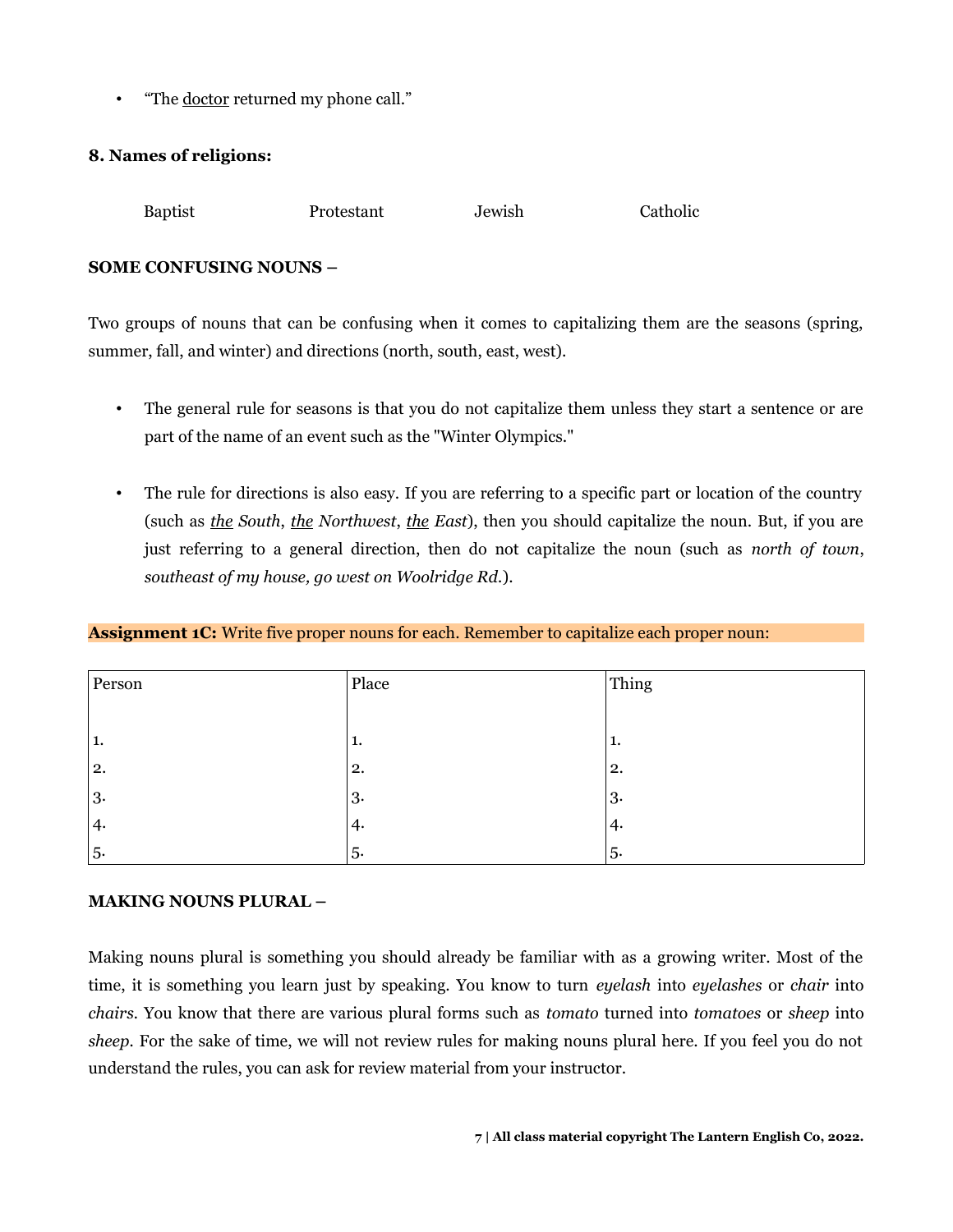## **MAKING NOUNS POSSESSIVE –**

Although this also should be something you are familiar with, making nouns possessive trips a lot of students up. Let us review the basic rules:

# **Rule #1 - If the noun ends in any letter other than S, we use an apostrophe and then the letter S to show possession.**

- the dog the dog's bone
- the men the men's team
- the quiz the quiz's answers

# **Rule #2 - If a singular noun ends in the letter S, we can use EITHER an apostrophe and the letter S or we can use ONLY an apostrophe to show possession.**

- Charles Charles's book OR Charles' book
- the boss the boss' paperwork OR the boss's paperwork
- Jesus Jesus's mother OR Jesus' mother

# **Rule #3 – If a plural noun ends in the letter S, we use only an apostrophe to show possession.**

- guys guys' night out
- dogs the dogs' bones

## **Rule #4 - Acronyms form the possessive with an apostrophe and the letter S.**

- NASA NASA's spaceship
- USA the USA's flag
- ABC ABC's documentary

# **Rule #5 - If you have two nouns and two objects that are individually owned, then each noun is made possessive.**

• John and Mary - John's and Mary's hats (they each have their OWN hat)

**8 | All class material copyright The Lantern English Co, 2022.**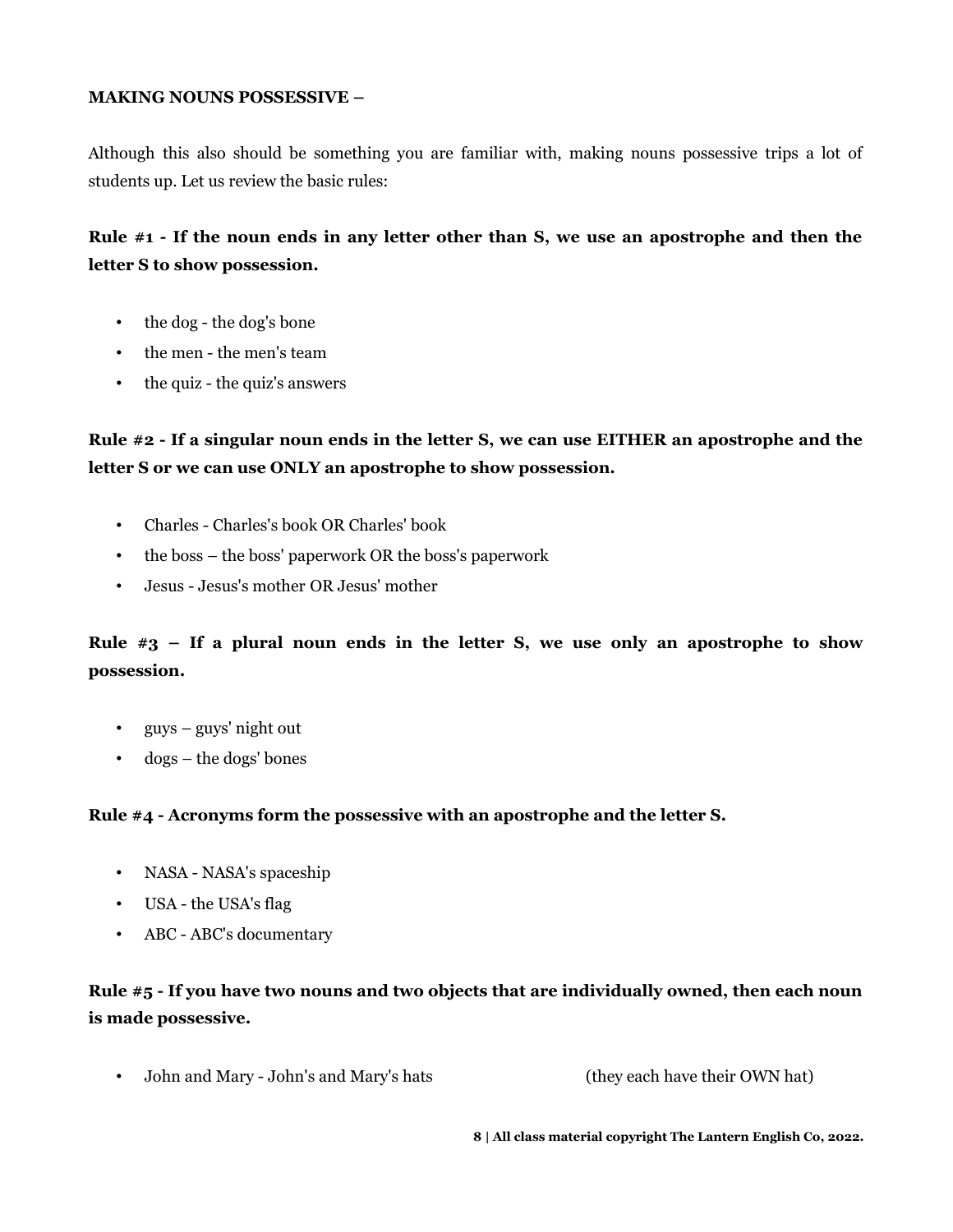• James and Ann - James' and Ann's dinners (they each have their OWN dinner)

# **Rule #6 - If you have two or more nouns and all nouns own the same object, then just the last noun is made possessive.**

|  | John and Mary - John and Mary's children | (they have the same children) |
|--|------------------------------------------|-------------------------------|
|--|------------------------------------------|-------------------------------|

- James and Ann James and Ann's car (they own the same car)
- Kara, Dave, and Julie Kara, Dave, and Julie's father (they all have the same father)

## **Assignment 1D:** Turn each of the following words into its possessive form.

| 1.           | towns      | 6. UGA                      |
|--------------|------------|-----------------------------|
| 2.           | house      | 7. Jackson and Hayley bikes |
| 3.           | Isaac      | 8. girl                     |
| $\mathbf{4}$ | leaders    | 9. Grandma and Grandpa car  |
|              | 5. Melissa | 10. Jess                    |

## **NOMINATIVE PRONOUNS –**

Next up is the pronoun. We can study the pronoun immediately following the noun because it performs the same job as the noun. *A pronoun is a word that takes the place of a noun*. Pronouns are very useful because otherwise we would be repeating the same noun over and over again. There are several kinds of pronouns in English. Each type of pronoun is used in a specific way. This lesson will teach you how to use **nominative** and **possessive pronouns (You will learn about the other kinds of pronouns in the next class)**.

**Nominative pronouns are sometimes called** *subject pronouns,* **because they usually take the place of a noun that is functioning as the subject in a sentence (more about that in Lesson 4).** Here are the **nominative** or **subject pronouns**. The singular is given with its plural in the next column.

| Singular | Plural |
|----------|--------|
| I        | we     |
| you      | you    |
| he       | they   |
| she      | they   |
| it       | they   |
|          |        |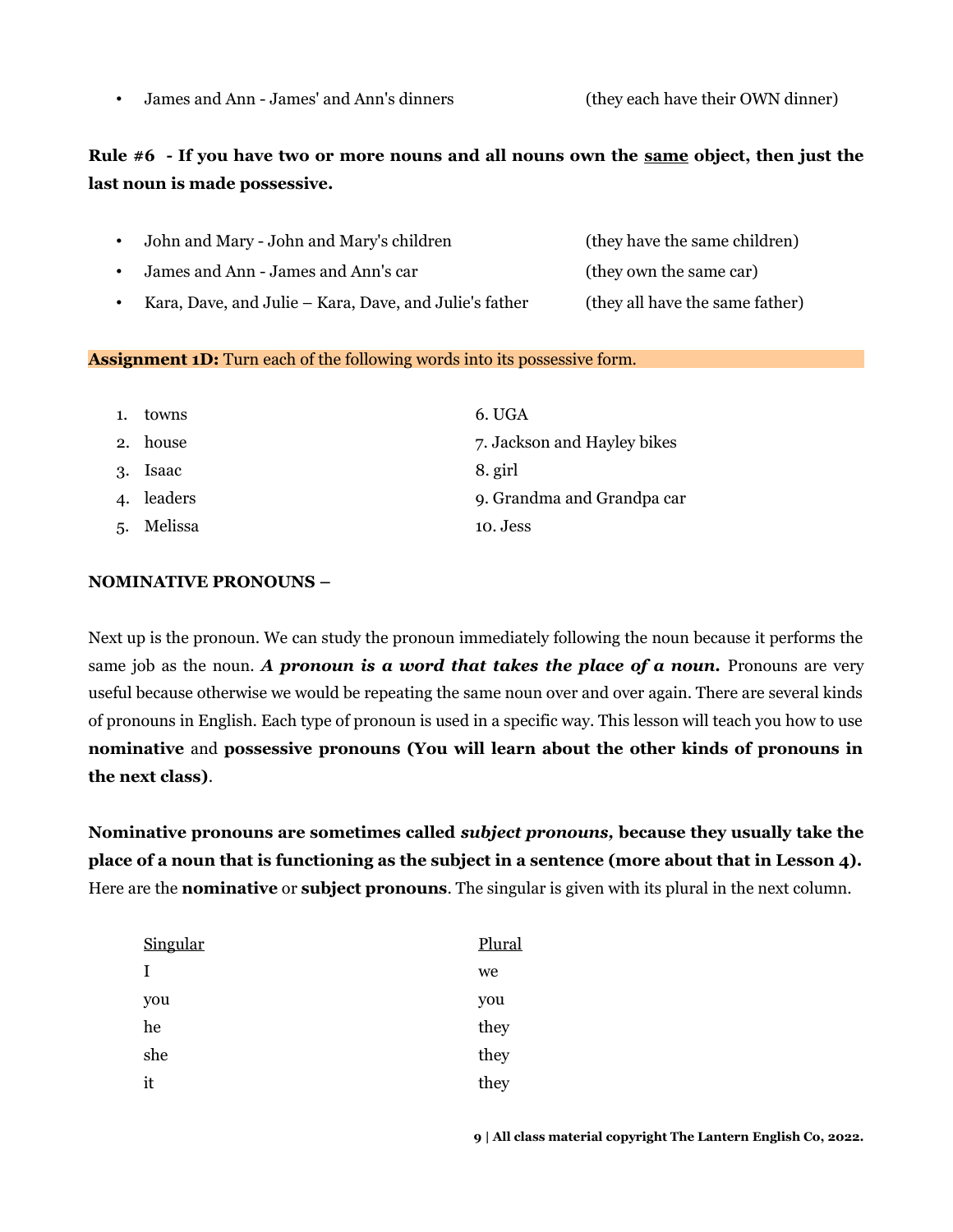Remember, these pronouns are used as the subjects of a sentence. Below are some examples using each of these pronouns.

| <u>Singular</u>      | Plural                     |
|----------------------|----------------------------|
| I drive a car.       | We drive a car.            |
| You eat ice cream.   | You (all) eat ice cream.   |
| He speaks Russian.   | <i>They</i> speak Russian. |
| She swims every day. | They swim every day.       |
| It keeps food cold.  | They keep the food cold.   |

Imagine that two friends, Hannah and Ashley, are having a conversation about a field trip. The subjects are placed in parentheses to make it easier for you to see them.

(Hannah, speaking) went on a field trip. (Ashley, being spoken to) went on a field trip. (Caleb) enjoyed the field trip. (Jane) arrived too late for the field trip. (The car) was full. (Jane and Caleb) bought some souvenirs.

Below are the same sentences with nominative pronouns in place of the nouns used above.

**I** went on a field trip. **You** went on a field trip. **He** enjoyed the field trip. **She** arrived too late for the field trip. **It** was full. **They** bought some souvenirs.

## **POSSESSIVE PRONOUNS –**

Lastly, we will move on to **possessive pronouns.** As you learned above, we can make nouns possessive to show that someone or something owns something. Possessive pronouns show ownership as well but are used at the end of a sentence. Here are the **possessive pronouns**. The singular is given with its plural in the next column.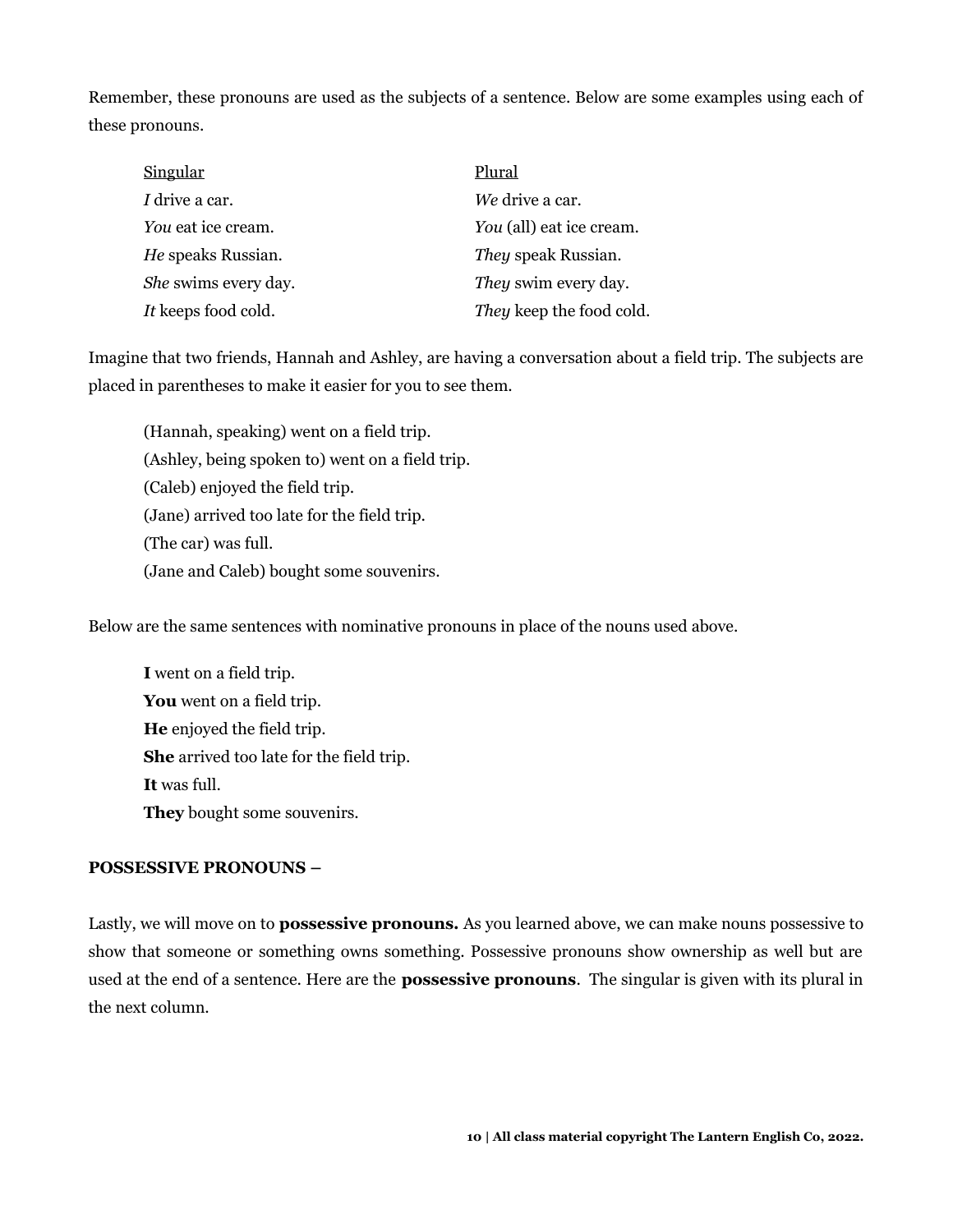| <b>Singular</b> | Plural |
|-----------------|--------|
| mine            | ours   |
| yours           | yours  |
| his             | theirs |
| hers            | theirs |
| its             | theirs |

We use possessive pronouns as substitutes for possessive forms of nouns, when these nouns are used at the end of a sentence.

For example –

| "This dog is <u>Andrew's</u> ." | (possessive form of noun)          |
|---------------------------------|------------------------------------|
| "This dog is <u>his</u> ."      | (replaced with possessive pronoun) |

Remember, these pronouns are only used to show possession. Look at some examples using each of these possessive pronouns.

| Singular                           | Plural                                   |
|------------------------------------|------------------------------------------|
| The car was <i>mine</i> .          | The car was <i>ours</i> .                |
| The ice cream is <i>yours</i> .    | The ice cream is (all of) <i>yours</i> . |
| The book will be <i>his</i> .      | The book will be <i>theirs</i> .         |
| The swimming pool is <i>hers</i> . | The swimming pool is <i>theirs</i> .     |
| The tires were <i>its</i> .        | The tires were <i>theirs</i> .           |

#### **Assignment 1E:** Underline all of the nominative or possessive pronouns in the following sentences.

- 1. Where are you going with her bag? 8. The train tracks are his.
- 
- 3. You will give the boys a ride to our place. 10. She loves taking care of him.
- 
- 
- 6. You will be surprised by its color. 13. Which one is mine?
- 7. It will never happen! 14. This is his.
- 
- 2. That dog is hers. 9. Where will we be going for dinner?
	-
- 4. They are neighbors of ours. 11. The shoes on the sidewalk are theirs.
- 5. The tablet is yours. 12. They will sit with us.
	-
	-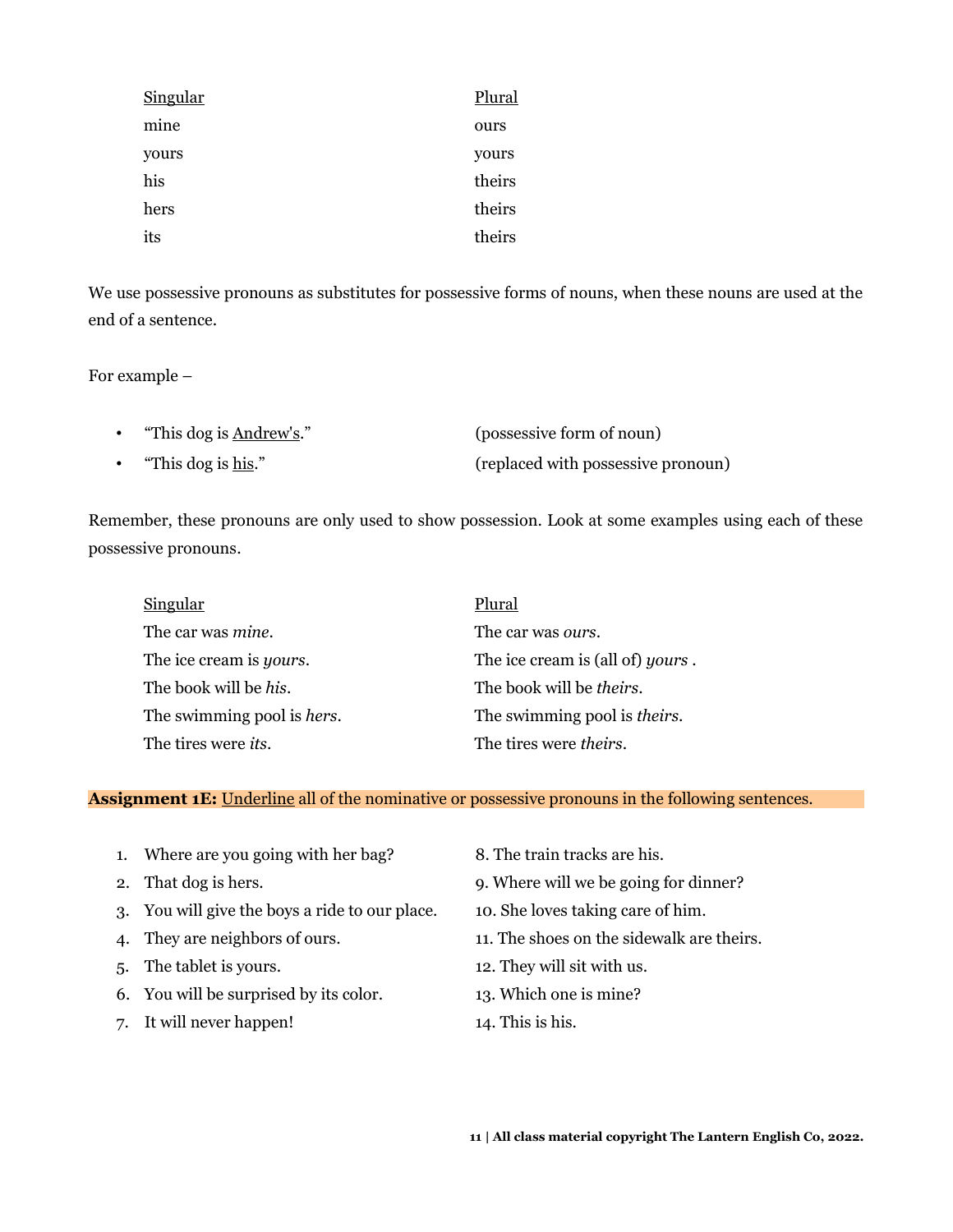

The Lantern English Co. English Program Level VI (11th Grade)

# **Week One: Writing Lesson & Assignments: The Persuasive Thesis**

As we discussed in *English Level V,* we will begin this class by discussing the thesis statement. In much of the writing world and even the academic sphere, there is discrepancy between what a thesis is and is not. Many experts or professors suggest that every essay must contain a thesis, whether that thesis is expository or persuasive. On the other hand, many different experts or professors suggest that all thesis statements are persuasive because thesis statements must be debatable. In this case, they suggest that expository essays use topic sentences, not thesis statements.

However, a perusal of websites for various university writing centers, essay-writing handouts, and even writing handbooks will demonstrate that the opinions on defining thesis statements are inconsistent. We think it is important that you are aware of this as we move forward, because an understanding of thesis development is crucial to be successful in writing.

For the purpose of our classes, we stand on the side that teaches two different thesis structures: **expository** and **persuasive**. *Although both can make a claim, these two types of thesis statements make different kinds of claims.* 

This distinction feels easy when you are writing about simple topics, such as "There are four seasons each year" or "Although cats and dogs are both common household pets, they are very different in personality and needs." Obviously, these topics are expository because they are factual and would not produce much or any argument.

On the other hand, saying something like, "Summer is much better than winter," or "Everyone should have a cat," is much more clearly persuasive. These statements are not factual, but based on opinion and the idea that everyone else should come to the same conclusion as you have.

However, when you get into more complex subjects, such as what we learned about in *English Level V* and what we will use in this class, the distinction between the two types of thesis statements blurs.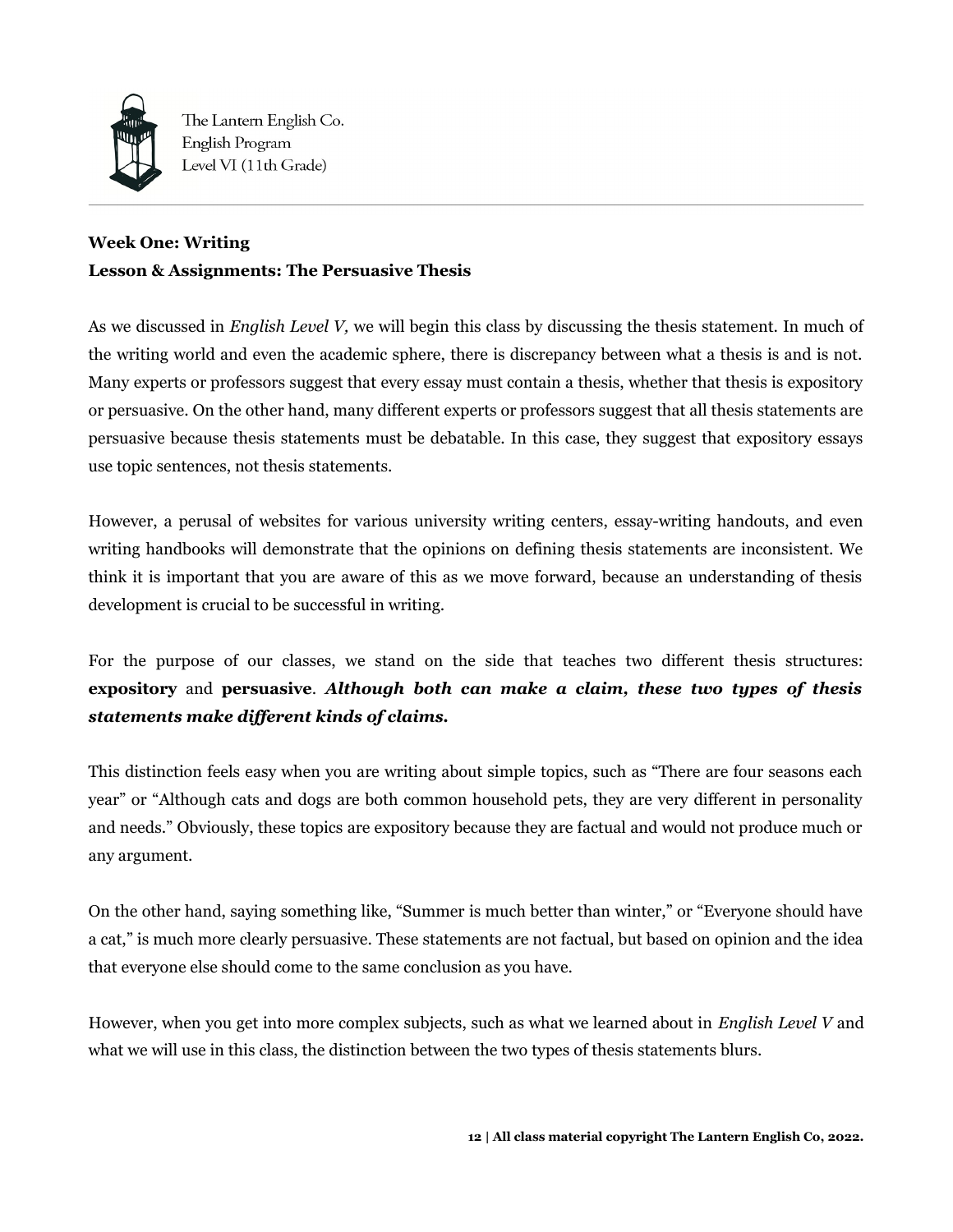In the future, you may be called upon to write essays with thesis statements such as you have learned about in *English Level V*. However, the assignments may not be worded in a way that suggests that these essays are expository. The assignment may say something such as, "Choose a complex topic, develop a debatable thesis and write . . ."; if you read this, you might be tempted to think that you are about to write a persuasive essay, but that may not be the case. The essay may be about a complex topic which others might disagree with, but the structure of the essay may not actually be persuasive in style. Again, this is where the lines get blurred.

In all writing situations, it is really important to understand the assignment(s) and what the instructor is asking or looking for. If you are at all unsure, it is wise to contact the instructor and even submit a thesis statement ahead of your writing to make sure it is along the lines of what is acceptable.

Whether or not an assignment is clearly expository or persuasive or somewhere blurred in the middle, you can use the skills you learn in this course to help you construct strong thesis statements and strong essays in any situation. The concepts for both types of theses are really the same, across the board; the confusion lies more or less in the definitions.

Let's consider an example. Here is the thesis for the example essay in Lesson 13 of *English Level V.* 

"While many people find cooking to be a stressful and challenging task, the art of preparation, or mise en place as the French refer to it, can lead nearly any struggling cook to success."

We consider this to be **expository**, because it sets up an essay which will *explain* what mise en place (pronounce: me-zon-plos) is and how it aids the cooking process. It certainly makes a claim, that mise en place "can lead nearly any struggling cook to success." However, the essay focuses on explaining mise en place and how it can help cooks achieve success.

On the other hand, consider if we rewrite the thesis.

"Because of its ability to transform and bring success to the cooking process, the concept of mise en place should be the first taught in any culinary setting, whether classes are for children, adults, or students pursuing a degree."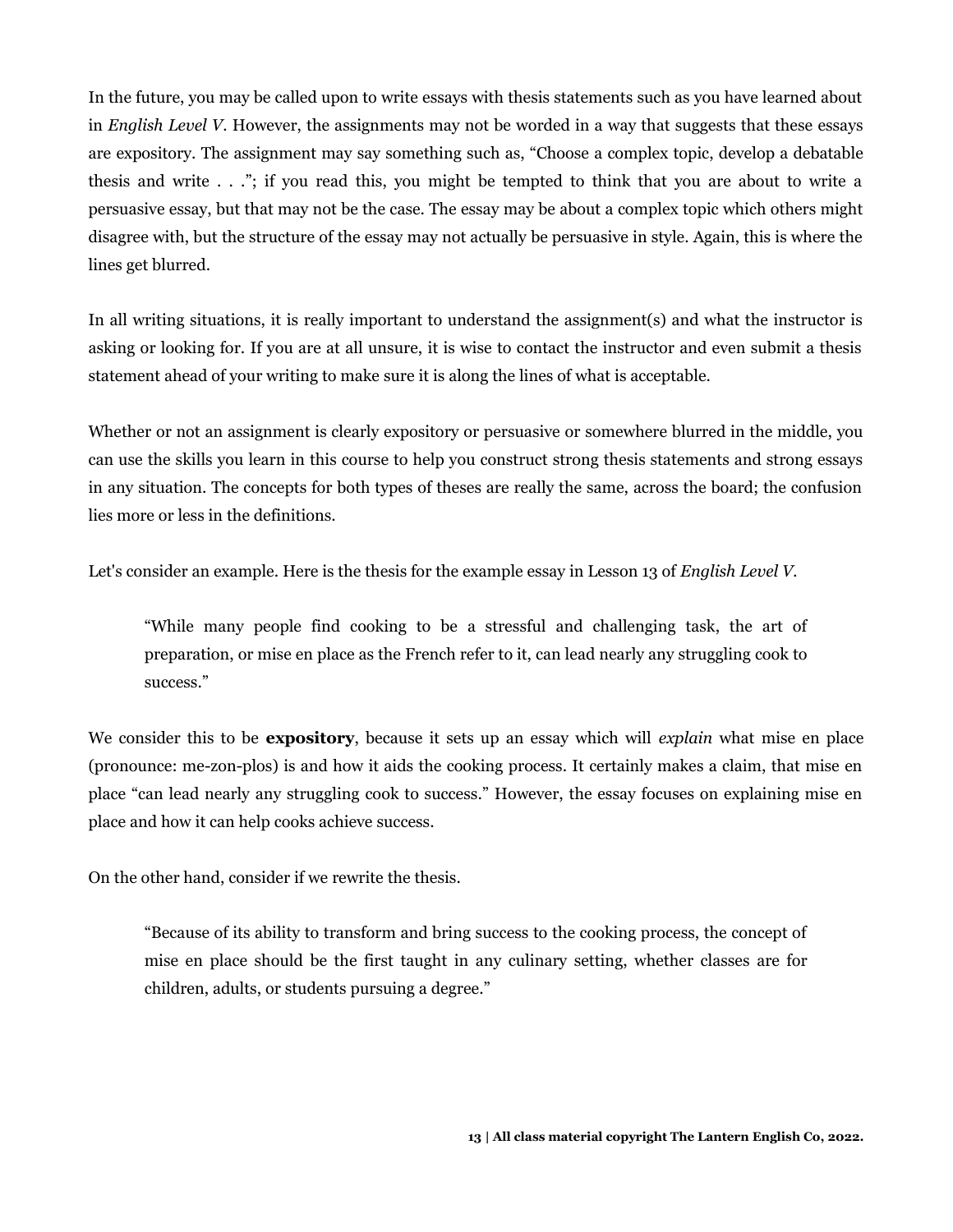This essay might also explain the concept of mise en place, but focuses instead on proving why mise en place should or must be taught to all culinary learners at the start, not as an elusive concept for culinary students or French people.

So, although both statements make a claim, and for many experts or professors, both statements *could* be considered persuasive, the two statements are still different. One statement focuses on explaining the facts, while the other statement focuses on arguing the case that this idea should be mandatory lesson material.

Persuasive statements take a stand formulated out of belief or opinion, and often make claims about something being better or best. Persuasive statements might also use words like *should, ought, must,* & *need to.* Consider again the list of example thesis statements we provided in *English Level V.* 

## **Expository Thesis Statements:**

- Students can become more effective writers by employing three strategies.
- Wolves are often pictured in fairy tales as ferocious animals, but they are very social and unique animals who do not deserve their scary reputation.
- George Washington was an excellent leader-- a man of courage, perseverance, and desire to help our country succeed.
- The rewarding process of photographing a lunar eclipse requires careful preparation and sound equipment.

#### **Persuasive Thesis Statements:**

- Grover is the most important character on *Sesame Street.*
- A longer school day does not guarantee that students will productive in classes, reminding us that young people must find learning meaningful.
- Free public transportation should be implemented as a key step in reducing unemployment rates.
- Our family should get a dog because of the opportunity it will provide us children for learning responsibility.

Again, both sets of statements make claims. People could disagree with both sets of statements. But, from our perspective, the statements are not the same, and they are not all persuasive by nature. The top four focus on using facts to explain the theses. The bottom four statements make opinion-based claims that will need to be proven and discussed against counter claims. Notice also how the first persuasive thesis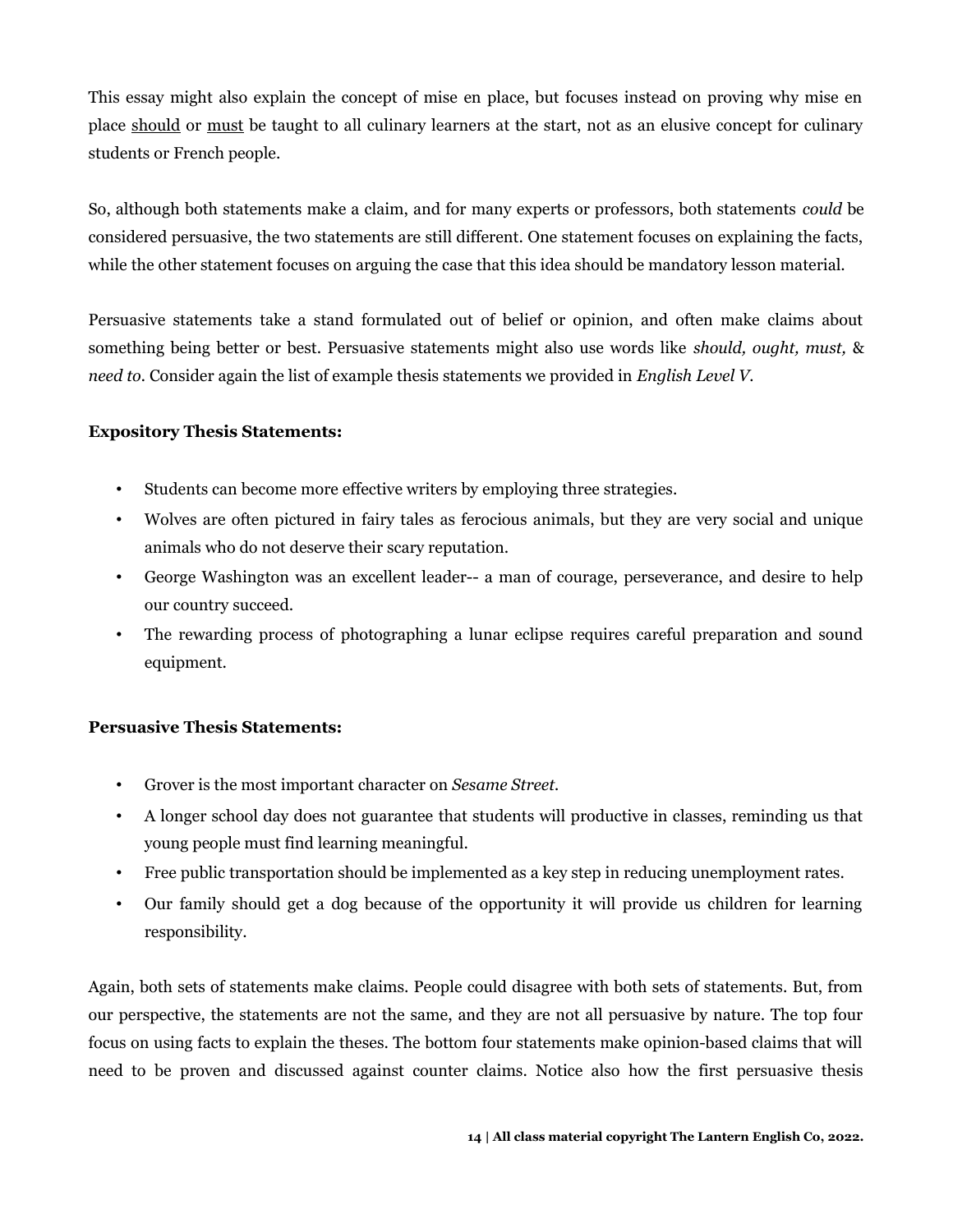statement suggests that one character is the most important, and how the other three use the terms *must* & *should*.

Remember, the expository thesis presents the subject to the reader, without providing an argument or opinion. **Your expository thesis should focus on informing, explaining, describing, or defining. The expository essay should focus on laying out the facts, without telling the reader what he or she should do with those facts.**

On the other hand, the persuasive thesis **presents an opinion about the subject to the reader, contrasting it with other opinions, arguments, or viewpoints. The persuasive essay focuses on laying out facts and evidence to prove a point while telling the reader what he or she should do with those facts.** The main goal of a persuasive essay is to present enough logical evidence to help the reader come to the same conclusion as the writer.

**For the purpose of this class, we will be looking for persuasive thesis statements that follow these examples. Your persuasive thesis statements should suggest that something is better/best/most important or use words like** *should, ought, must,* **&** *need to.* 

If you want to challenge yourself, you can also branch out from *should, ought, must,* & *need to* and use different words to create phrases in your thesis statement such as:

- $\bullet$  "  $\dots$  is a necessity."
- $\bullet$  "  $\dots$  is imperative."
- $\bullet$  "  $\dots$  is necessary."
- $\bullet$  "  $\dots$  is an obligation."
- $\bullet$  "  $\dots$  is required."
- " . . . is necessitated."

## **HOW TO CREATE A PERSUASIVE THESIS –**

- 1. **Identify the topic.**
- 2. **Make a statement of perspective.** Remember, a persuasive thesis is built upon your opinion or perspective about a subject. "Dogs are better pets than cats because they are more social, providing much needed emotional support to owners, and more useful, providing help for many life situations" = perspective. With this statement, I am claiming that dogs are better pets than cats,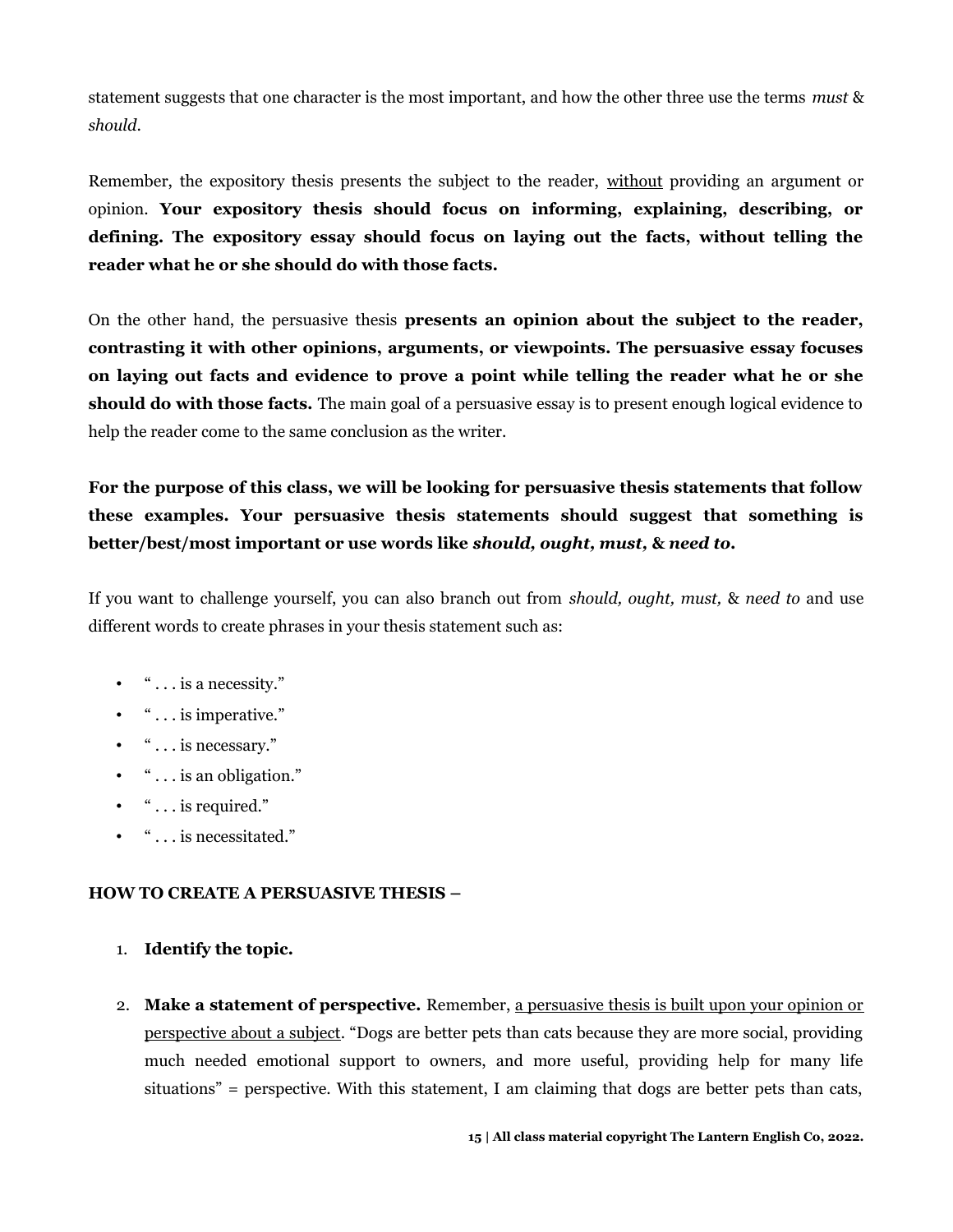which is persuasive, not expository. With this statement, I am challenging the reader to see my reasoning and evidence as proof to have a pet dog rather than a pet cat. Remember, the main goal of a persuasive thesis, and therefore the essay, is to present enough logical evidence to help the reader come to the same conclusion as the writer.

- 3. **If useful, qualify the topic.** For both expository and persuasive thesis statements, a common and simple qualifying word is *because*. "Dogs are better pets than cats *because* they are more loyal, more social, and more useful."
- 4. **Write just a sentence, not a paragraph.** A lot of students get confused with this one. A thesis is not a group of sentences, not a paragraph, and not the complete introduction. A thesis should be one sentence, two ONLY if absolutely necessary.

## **STRONG VS. WEAK –**

In *English Level V,* we covered a number of thesis errors, in order to understand what makes a strong thesis rather than a weak thesis. We are including those as an attachment with this lesson, if you would like to review them. But for this portion of the lesson, we want to discuss some additional, specific concepts which will help make your persuasive thesis statements stronger.

- **A persuasive thesis takes a perspective** a strong persuasive thesis is not merely an observation, such as "There are advantages and disadvantages to using statistics." Instead, the persuasive thesis statement takes a perspective on the subject, by saying something like, "In order to ensure accurate reporting, journalists must understand the real significance of the statistics they report."
- **A persuasive thesis is assertive –** a strong persuasive thesis should demonstrate to the reader that you are, in fact, taking a perspective on an issue and arguing for something. Own your perspective. In addition, phrases such as "I think that" or "It's my opinion that" should not be used. These are redundant and show your need to qualify or defend your position, which weakens the thesis. Let the evidence defend your perspective, but let the thesis be assertive.

**WEAK**: "Citizens should take more responsibility in solving the problems of their communities and the nation, but I could be wrong about this."

**STRONG:** "Citizens should take more responsibility in solving the problems of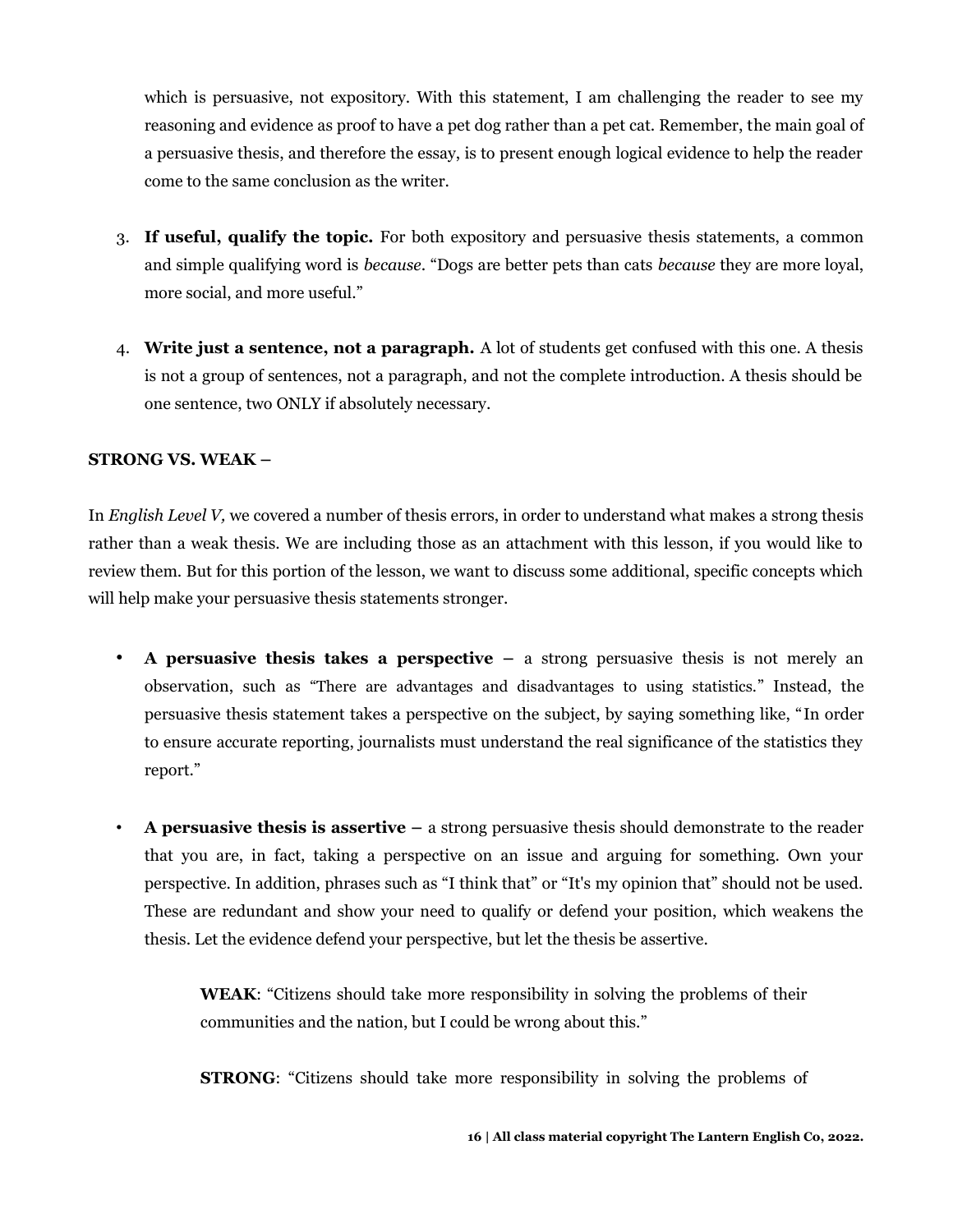their communities and the nation."

**WEAK**: "It's my opinion that companies should use Facebook pages for both advertising and customer support."

**STRONG**: "Because the Internet is filled with an abundance of marketing potential, companies should exploit this potential by using Facebook pages that offer both advertising and customer support."

- **A persuasive thesis must be contestable**  You can develop an assertive perspective about an incontestable subject. For example, consider this statement: "Because of the many health benefits, everyone should exercise." This is a perspective and it's fairly assertive, but most average people would agree with this statement. What is the point of writing a paper about something everyone already knows about or agrees with?
- **A persuasive thesis inspires rather than quiets** Although a strong persuasive thesis should take a perspective and be assertive, it should not be rude. A thesis statement should never be emotionally-driven. In essence, a thesis statement should never give the impression that you are shouting at or dismissing all opposing views. i.e. "Dogs are better pets than cats, because I said so, and anyone who thinks otherwise is just dumb." While your perspective should be clear and assertive, it should also inspire the audience to consider your view based on quality evidence and in fair comparison to other opinions. A strong persuasive thesis should inspire conversation or new ways of thinking about a topic, for which there are multiple views.
- **A persuasive thesis should be provable**  We certainly hold opinions on many subjects, but those opinions may not have enough evidence to support them. For example, while it may be someone's perspective that listening to rock music is bad, this perspective is too broad and based too much on personal opinion. There is absolutely no way to prove that music with a beat or a certain tempo is inherently "bad." Besides, what does "bad" even mean? Strong support in the form of examples and evidence for these types of statement will not be easy to find. A strong persuasive thesis statement should neither be too personal in opinion nor too far-fetched that it is beyond the realm of proof.
- **A persuasive thesis should never be defended solely by one's religion or culture**. Certainly, our worldview and opinions are often largely formed or impacted by our upbringing, our culture, and/or our faith. Never would we suggest that you should neglect these very important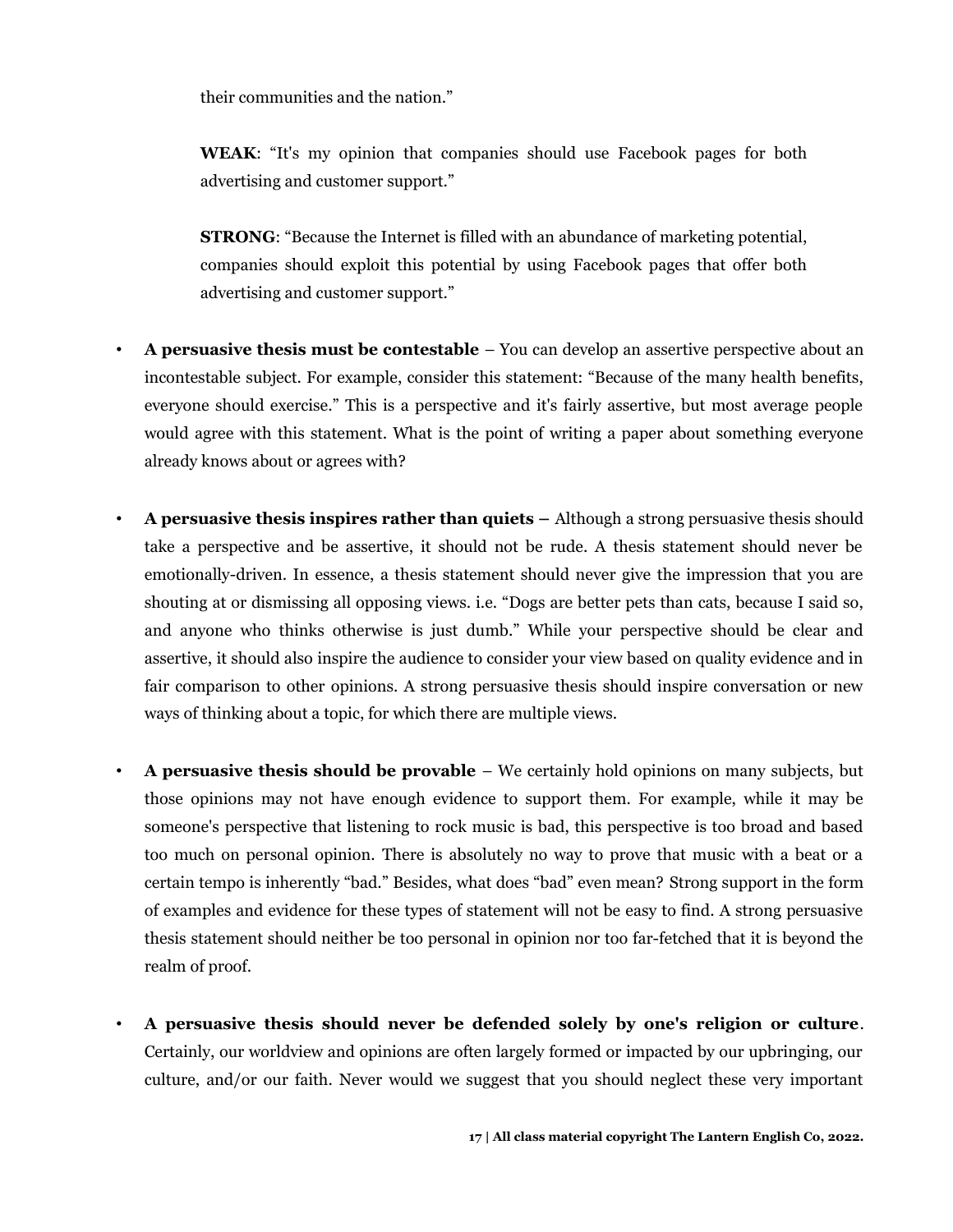aspects of your life, as they can play a very important role in your ability to construct thesis statements and develop meaningful conversation with others. However, your upbringing, culture, or religious affiliation should never become the single support for your thesis. For example, you cannot construct an essay around the following perspective: "We should not lie, because the Bible tells us not to." This may be true, but what about for readers who do not adhere to the Christian faith? If your perspective is that we should not lie, can you defend this with additional support that would engage even those who do not share the same upbringing, culture, or faith?

## **FINAL THOUGHTS –**

As we did in *English Level V,* we want to step back from the realm of academic essay writing and have a conversation. With the mention of essay writing or thesis development, many students would rather run the other direction. The whole process seems too complicated and rather pointless sometimes. But, do you understand the power of words, the power of your ideas? When you write something, you have the potential to communicate important things and impact other people.

Although essays are a large part of education, our hope is that your main takeaway from this class would not be that you need to learn to write expository essays so that you can get good grades or go to college. Instead, we hope you can see the positive elements of being able to express yourself through writing in a way that communicates logically with others. The ability to communicate your thoughts clearly, logically, and respectfully is something that will help you in many areas of life, far beyond and outside of your education.

So, yes – we will be using stuffy academic words like *thesis, sources,* and *citations.* But, please try to see the big picture. If you can look at these concepts and assignments as an opportunity to expand your skill in meaningful communication about what matters to you, the work may come more easily.

Back to the thesis then – The thesis is not some lofty, elusive statement. Instead, it is a single sentence that provides your essay with a focused, central idea. While the thesis should be interesting, it does not need to be complicated. A thesis is made interesting when you have truly thought about a topic or already find the topic interesting. **The purpose of the thesis is to be able to articulate your thoughts in a single, controlling idea – the main idea upon which you develop your essay.** 

Regardless of the topic for an assignment, ask yourself, "What do I want to say about this topic?" Don't think about what you *should* say about the topic or what everyone else is saying about the topic. Writing should never merely be about completing an assignment, getting a good grade, or impressing an instructor.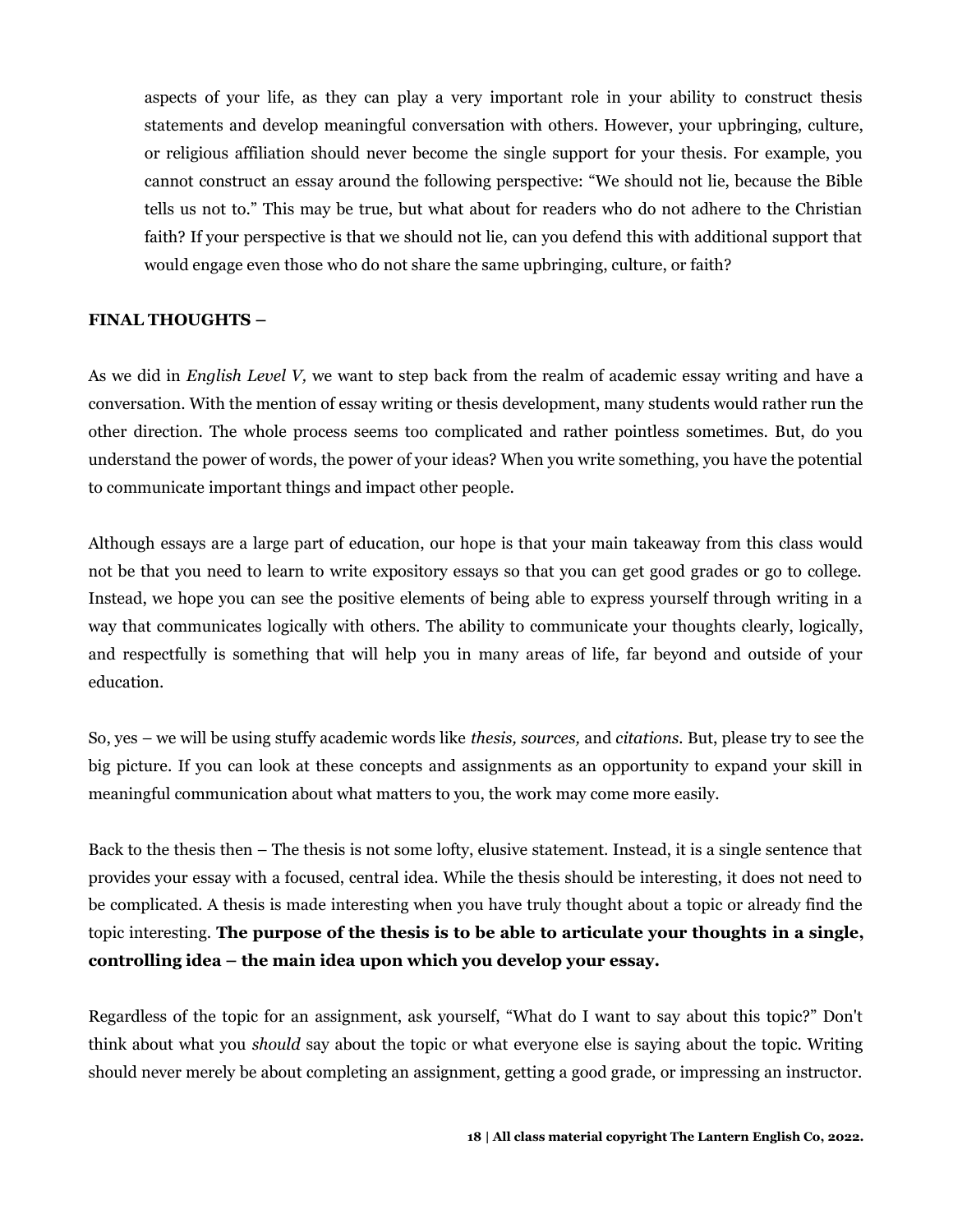Writing should be a form in which you can communicate your ideas about a topic in a logical, meaningful, and respectful way – in a way that opens dialogue between you and your audience, in a way that adds to cultural conversation, rather than just becoming another bit of 'noise' among the noise of everyone else.

## **CLASS NOTES –**

We will not be assigning topics for many of the essays you will write. Students naturally write better about topics that interest them. Of course, you will not always be able to write about topics of your choice, but for the purpose of *learning* how to craft meaningful and convincing essays, we find it can be helpful for students to demonstrate their own ideas and personalities rather than having to respond to assigned topics.

However, for the purpose of this program, there are some topics that are off limits. Please do not submit thesis statements or papers discussing the following topics:

- texting while driving
- obesity
- gun control
- overuse of technology
- current military conflicts
- issues of morality

There is certainly nothing wrong with discussing these topics. Yet, we find that these topics are overused (perhaps because they are such talking points in our culture!) and do not enable the student to easily express original ideas. There are better times and places to discuss these things, but in your writing for this year, we want to see your interests come alive.

**Assignment 1:** This week, submit a list of **ten** original topics and corresponding **persuasive** thesis statements. Remember that each thesis statement should present a clear, strong **central idea** that focuses on the foundations of persuasive writing: perspective-driven, assertive, contestable, and inspiring.

Your persuasive thesis statements should suggest that something is better/best/most important or use words/phrases like *should, ought, must,* & *need to.* 

One of these statements will be chosen for Assignments 2-4, based on initial instructor feedback. In addition, you can use the feedback from this first assignment to help you develop the thesis statements necessary for upcoming assignments.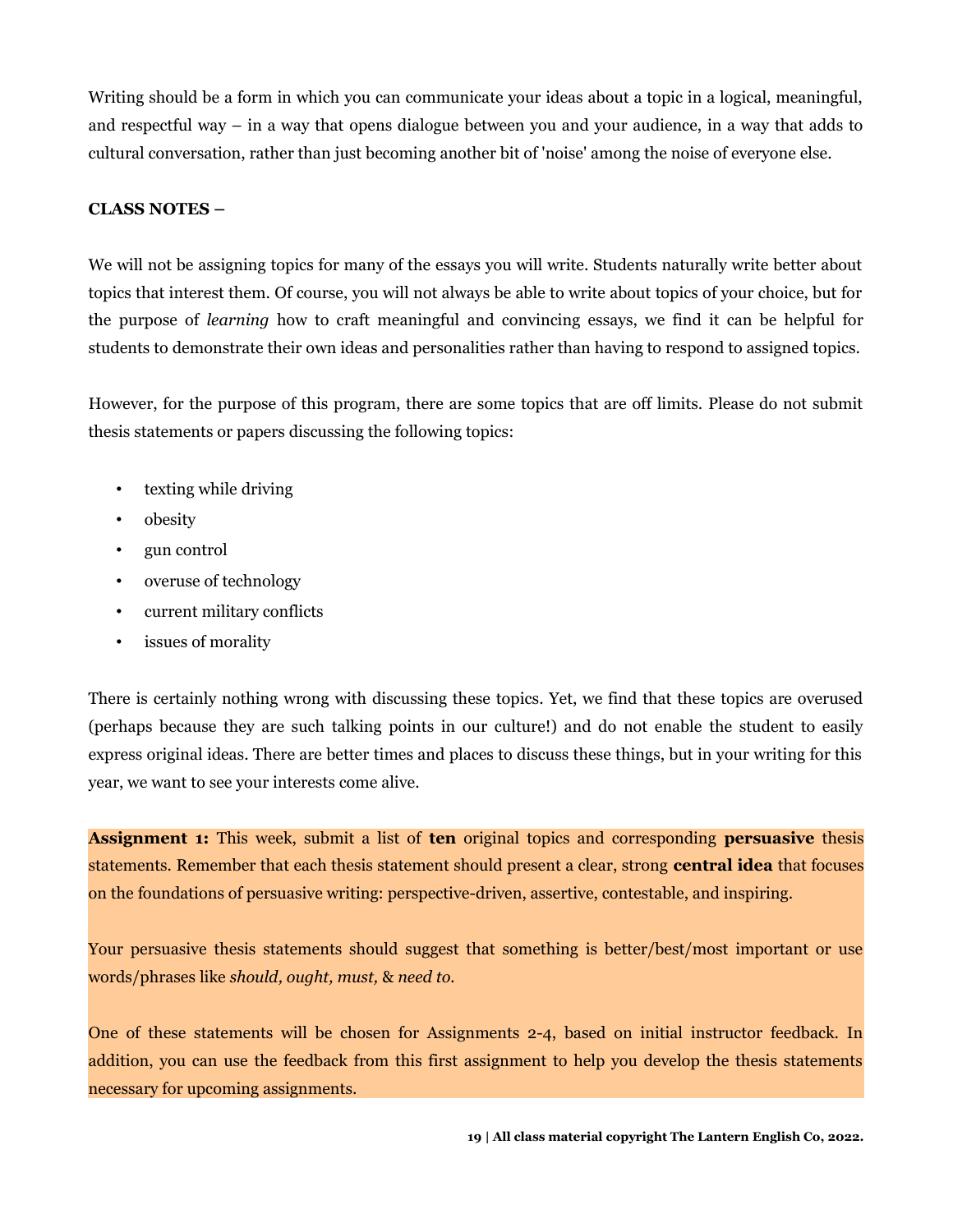

The Lantern English Co. English Program Level VI (11th Grade)

## **Week One: Literature**

## **Lesson & Assignments: Intro to Reading Experience &** *Oliver Twist*

As we get started, let's answer an important question, which many of you may be asking: **Why does literature matter?** Most of us have asked ourselves this question, whether we have never understood the purpose of reading or we love picking up a book, but don't know why it's part of an educational curriculum.

There are many answers to that question, but I think it's summed up in one simple statement: **What we write reflects who we are.** Therefore, when we read, we connect with lives and experiences other than our own, finding similarities and grappling with differences. Reading teaches us to think critically, to care deeply, and to understand broadly.

## **Throughout this year, we will focus on these goals:**

- We are going to read works from numerous authors across various time periods and cultures.
- We will dig into writings from people similar to us and people different from us, and strive to learn from and empathize with both.
- We will share our opinions, experiences, and personalities through writing and response.

But, before we turn the clock back to the 1800s, let's ground ourselves in some literary reading skills.

## **TIPS TO READ AND UNDERSTAND LITERATURE –**

Whether this is your first or hundredth class, it's a good idea to think about *how* we read. Here's what we have found to be the most successful way to study literature—plus, it doesn't add much extra time to your reading, *and* prepares you for any analysis or writing you'll do afterwards.

• **Understand, and keep trying to understand, the context and the intention.** What kind of culture existed when this was written? What did the author hope to gain from this story? You may be able to learn some of these answers before you start reading, but keep your eyes open for more clues as you go. It's easy to "judge a book by its cover."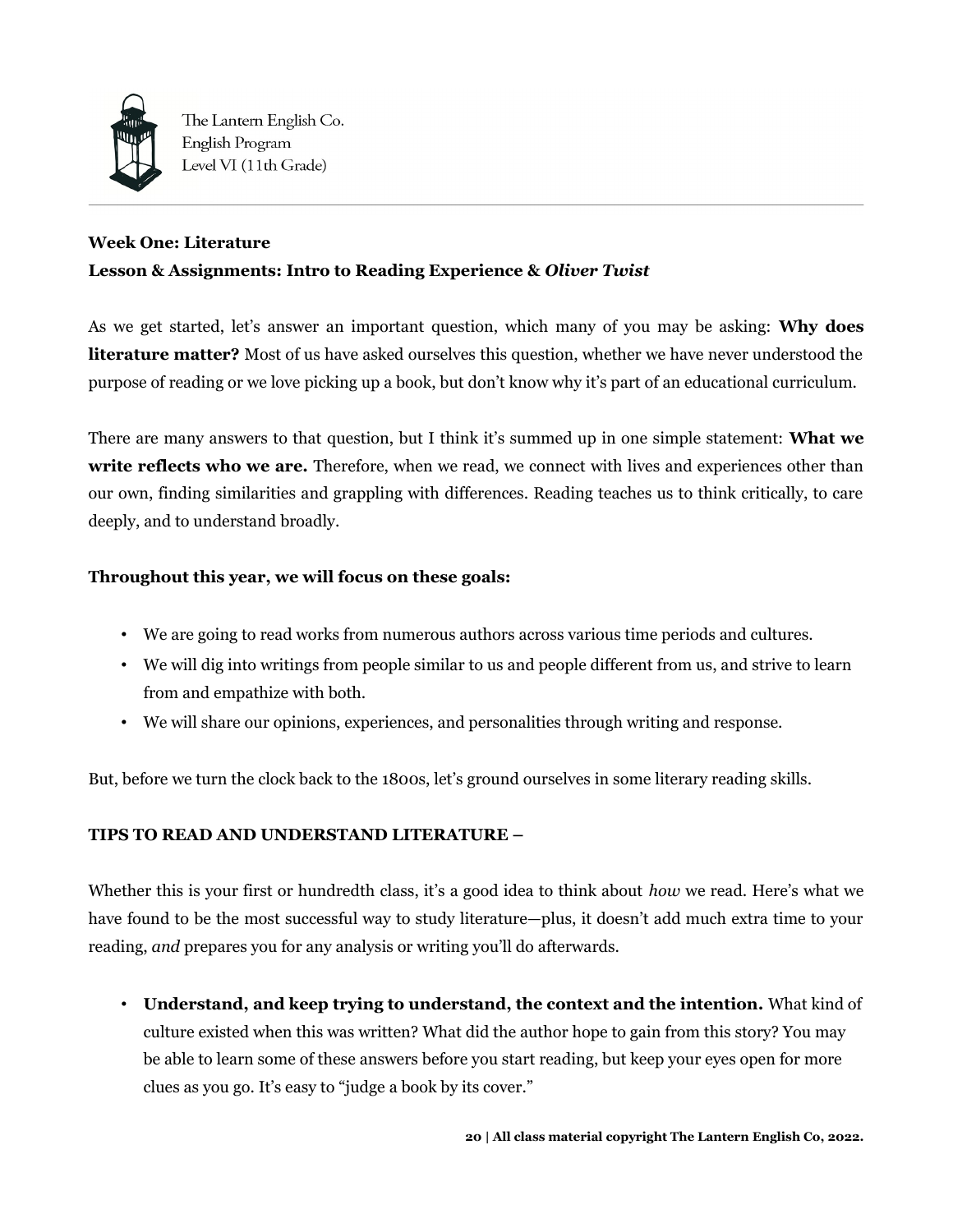- **If possible, have a summary available for tough texts**. This way, we won't get lost in confusing words or long paragraphs. With tough texts, we would recommend reading the summary beforehand, using it to understand unclear segments, or reviewing it to make sure that you grasped the text properly.
- **Look up words you don't know and write down the definitions**, whether that's in the margins, above the word, or on a separate sheet of paper. Next week, we'll have an assignment digging into language, so this is good practice.
- **Write comments, questions, and summaries as you read, either in the margins or in a separate book**. When we read, it's easy to forget details, right? Keeping notes not only helps us remember, but it reinforces what we read in our memory and ensures that we're really comprehending what we read.
	- **One Example Process:** Write a short summary of each chapter, then each section or part, then the work as a whole. Also note keywords in the margins that might be useful to write about later (e.g. "family," "hope," "loss"). If you write keywords in the top-hand corners, it is easy to see as you skim back through the book!
- If possible, **read the piece a second time!** This helps a lot before writing on a piece of literature. It's important to make sure that the work is fresh in your mind, and you might catch things you missed!

## **THE IDEAL READING EXPERIENCE –**

Before you start this week's reading, think about what would make an ideal environment for you to read and enjoy the text. You may want to consider these factors:

- **Current Issues:** What are my hang-ups with reading, if any? What might make it less fun or more stressful? If I already love reading, how could I make the ultimate reading environment?
- **Purpose:** This is another abstract one. If you have trouble finding the purpose in a class or an assignment, it can help to think of how it helps your overall purpose or goal. Here are a few outcomes for our class:
	- **I want to be more empathetic.** Reading different experiences can help you understand other people better.
	- **I want to be a good communicator.** Writing and reading skills help every facet of your communications life, from your career to your social media posts!
	- **I want to be well-rounded.** All of the things we read become touchstones that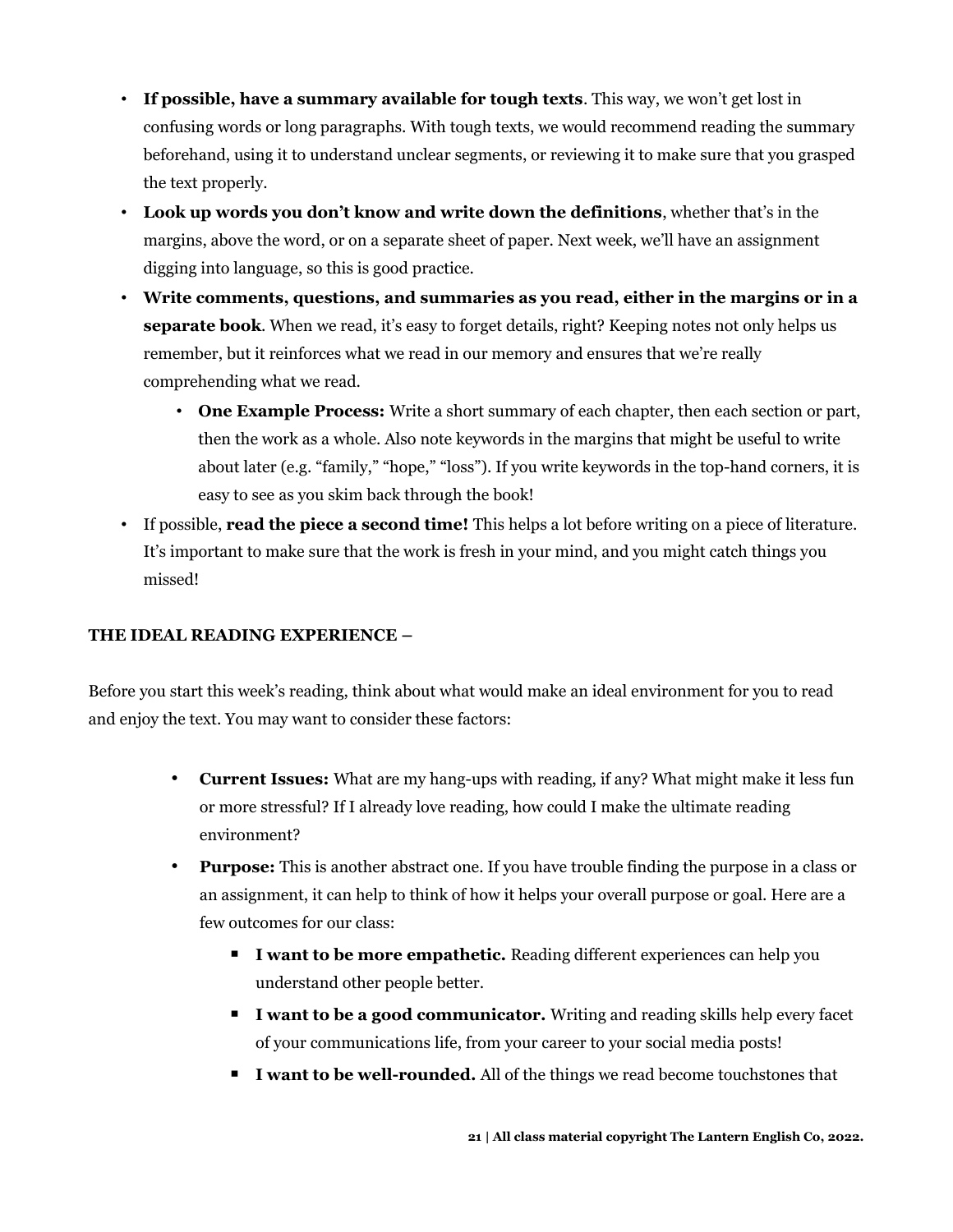you can call back to in the future. You'll have informed opinions on each of these texts!

- **I want to go to college/find a good job.** Every college application I've ever seen, and every job I know of, relies on strong communication skills! We're practicing the writing skills that will help your application essays, the critical thinking skills that will help you analyze situations in your career, etc.
- **Environment:** Where is most comfortable for you to sit and read? Would a cozy blanket or your favorite slippers set the tone? Does it help you focus if you jog on a treadmill while you flip pages? Do you enjoy sitting under your favorite tree in a picturesque orchard? How is the lighting? Does it strain your eyes to read when it's too dark or too bright?
- **Timing:** When are you at your reading best? Do you feel like you absorb information better in the morning or at night? Also, make sure that you start reading soon enough that you don't feel stressed or rushed close to the due date.
- **Additions:** Is there anything that you enjoy that could be brought into the reading environment? A cup of tea, a favorite soda, a delicious snack?

Set up that ideal environment, or as close to it as you can manage, for your reading this week. Keep your purpose front and center in mind, if that helps you! After your reading, you'll write a short reflection on your experience.

## **OFF TO LONDON WE GO –**

You might know of Charles Dickens for his infamous *A Christmas Carol.* (We cover this in Level VII!) Even if you have never read any of his works, you are likely familiar with the name. Dickens is widely considered a literary genius and the greatest novelist of the Victorian era. Essentially, Dickens was a Victorian popculture star, writing stories that could engage and entertain people from all classes and backgrounds. He was an excellent speaker, talented at anything he picked up, and an adorer of his adoring public.

Charles Dickens was born on February 7, 1812 in Portsmouth, England. In his youth, the family was decently well-off, although one of his grandfathers was an embezzler and his father wasn't a wise manager of funds. After a stilted school career, Dickens worked as a clerk and a shorthand reporter and almost became an actor in the early 1830s. Instead, he pursued writing, publishing stories and essays starting in 1833. Three years later, Dickens' fame appeared almost overnight with the serial publication of *The Pickwick Papers* (1836-1837).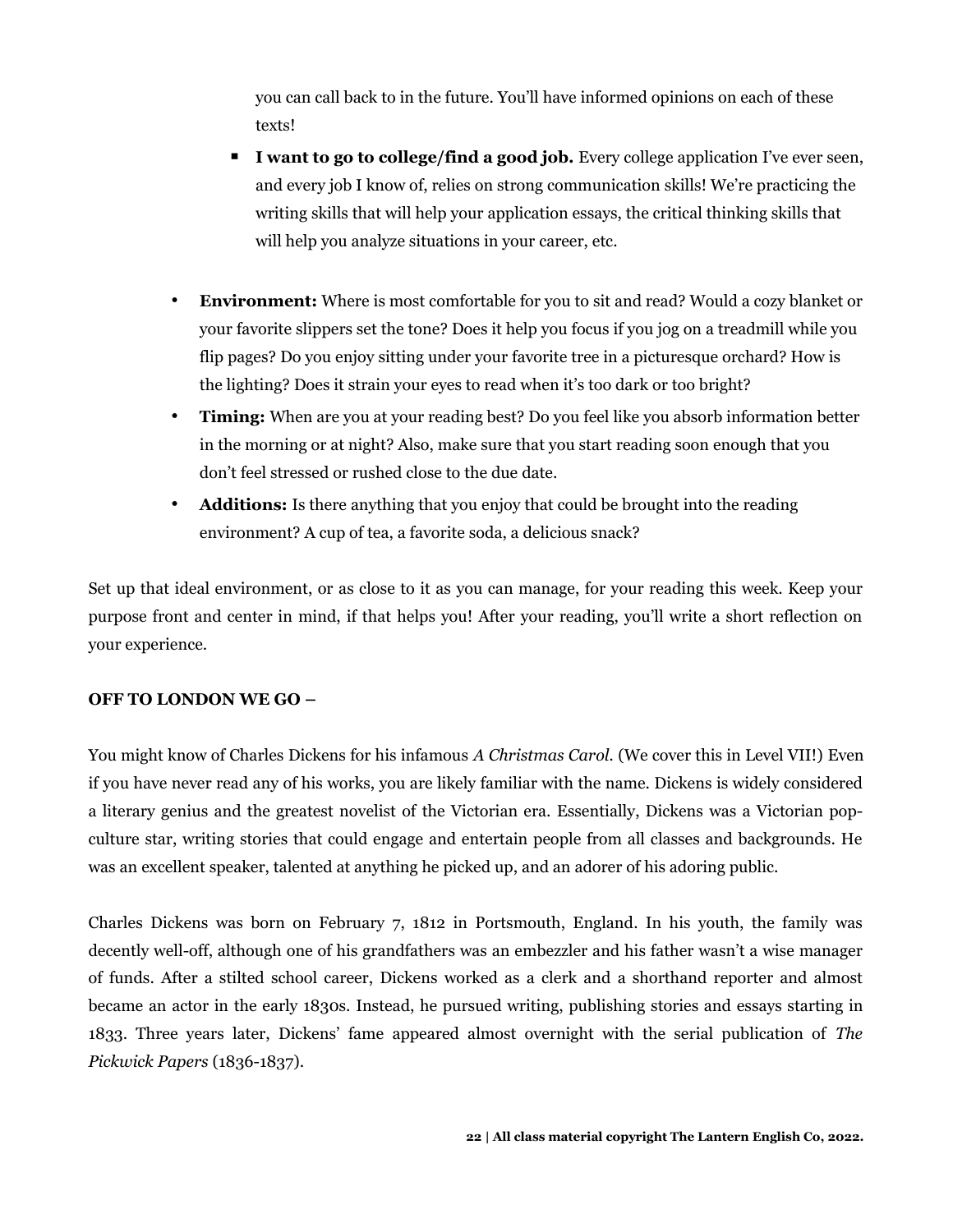One of Charles Dickens' most well-known works is *Oliver Twist,* published in serial form between 1837 and 1839 and released as a novel in 1838. This work is an early example of a **social novel**, one that addresses societal issues of the time. Dickens used his novel to discuss current and local hypocrisies, such as the cruel treatment of London's orphans and domestic violence. Particularly, Dickens used *Oliver Twist* to criticize the New Poor Law, also known as the Poor Law Amendment Act 1834.

This law was passed after middle and upper-class citizens grew tired of paying the cost of looking after the poor. Essentially, the New Poor Law ensured that poor people were given housing, clothing, and food (and some education for poor children) in a workhouse in return for working several hours per day. Poor people could now only receive help if they were willing to stay at a workhouse.

Although the promises of this law seemed an ideal solution for the otherwise-rising cost of caring for poor people, the reality was that the "conditions inside the workhouse were deliberately harsh, so that only those who desperately needed help would ask for it." (1) Uniforms were required; food was scarce and plain; strict rules must be followed; the jobs provided were often unpleasant or difficult; families were split up and housed separately; and in some cases, children were hired out to factories or mines.

These new regulations quickly led to leadership abuses—"inmates" being purposefully starved to death, for example—, which caused the government to step in and create additional regulations. In spite of the new timely inspections of workhouses, workhouse directors continued to abuse their authority while treating the poor people with contempt. Eventually, the New Poor Law became widely unpopular and even "the poor themselves hated and feared the threat of the workhouse so much that there were riots . . ." (1)

In the opening two chapters of *Oliver Twist*—which we will read this week—, we see the main character, Oliver, born into and eventually returning to a workhouse. When Oliver is nearly a year old, he is sent to Mrs. Mann's "baby farm." A matron of a baby farm, such as Mrs. Mann, would receive a small payment in exchange for her care of children, many of whom were poor or orphaned. As you can imagine, however, the payment provided for each child was quite small, and those funds would not help in the long term costs of raising the child. Thus, for many baby farmers, the death of a child was more profitable. Similar to workhouses, baby farms were known for their harsh and unsatisfactory treatment of children in need.

Although Dickens did not use his writing to suggest overthrowing these establishments and does not present any solutions to the problems revealed, *Oliver Twist* succeeded in exposing injustices and evil in the current-day laws, educational system, government, police system, prison system, and church.